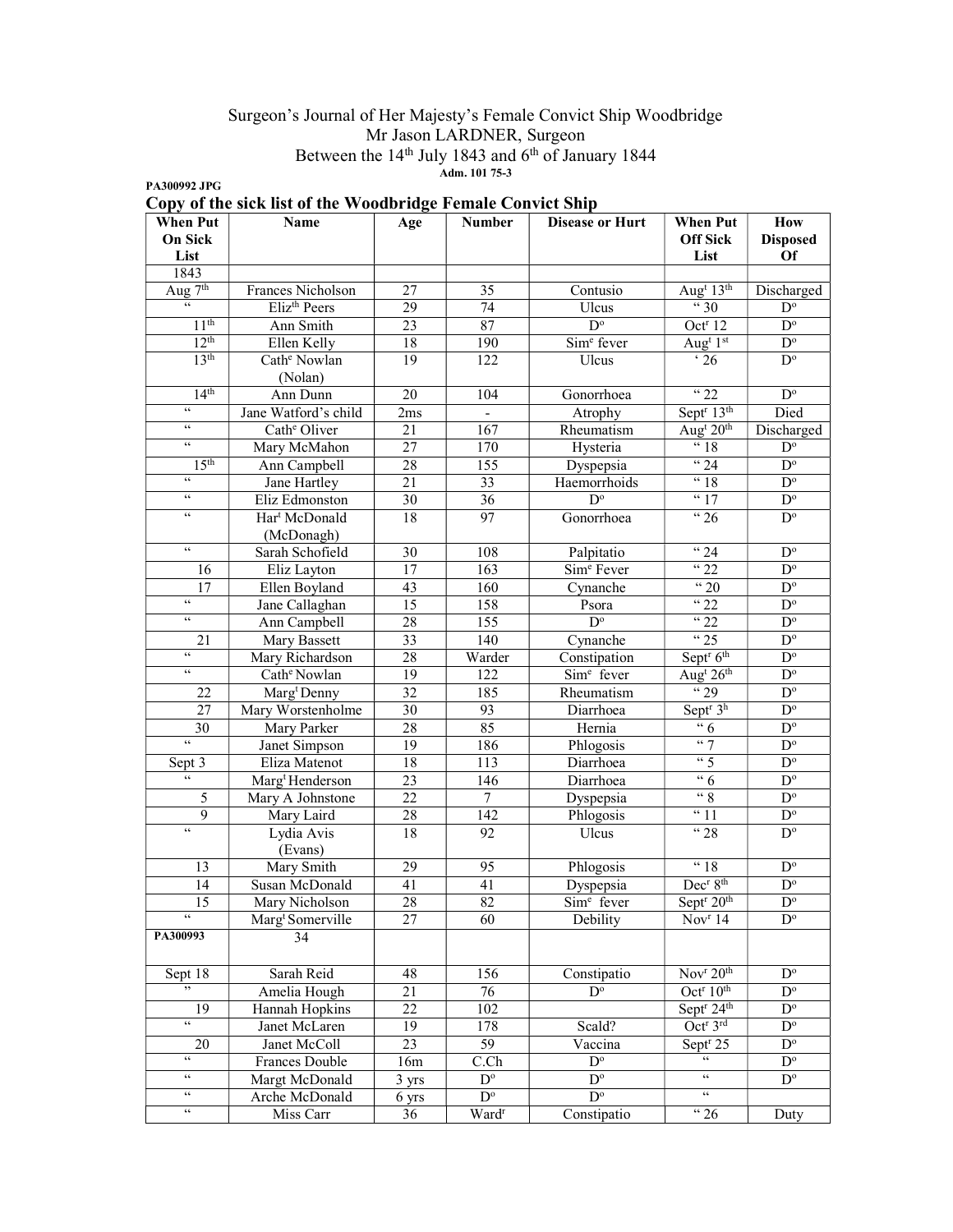| 21                                    | Marg <sup>t</sup> Hayes       | 20              | 109              | Phlogosis               | $\frac{1}{26}$                    | $Dis^d$                 |
|---------------------------------------|-------------------------------|-----------------|------------------|-------------------------|-----------------------------------|-------------------------|
| $\mathfrak{c}\mathfrak{c}$            | Martha Gray                   | 24              | 127              | Parturition             | Octr 21st                         | $D^{\circ}$             |
| $\overline{22}$                       | Cath <sup>e</sup> Gibson      | $\overline{25}$ | $\overline{9}$   | Constipation            | Sept <sup>r</sup> 26              | $\mathbf{D}^{\text{o}}$ |
| $\epsilon\,\epsilon$                  | Cecilia Dryden                | 35              | $\overline{52}$  | $D^{\circ}$             | 428                               | $\mathbf{D}^{\text{o}}$ |
| $\zeta\,\zeta$                        | Eliz <sup>th</sup> Hutchinson | 22              | 94               | Cond Fever              | "28                               | $D^{\rm o}$             |
| 23                                    | Susan Taylor                  | 24              | 136              | Parturition             | Oct <sup>r</sup> 28               | $\overline{D^o}$        |
| $\mathfrak{c}\mathfrak{c}$            | Mrs Perviss                   | 26              | Warder           | Constipatio             | $\lq\lq$ 7                        | Duty                    |
| $\epsilon\epsilon$                    | Mary Robinson                 | 34              | $\overline{57}$  | Debility                | $\lq q$                           | $Dis^d$                 |
| 24                                    | Mary A McIntosh               | 24              | 188              | Con <sup>d</sup> Fever  | Sept <sup>r</sup> 29              | $D^{\circ}$             |
| $\overline{\mathfrak{c}\mathfrak{c}}$ | Marg <sup>t</sup> Thompson    | 19              | 180              | $\overline{D^{\circ}}$  | $\frac{1}{29}$                    | $\mathbf{D}^{\text{o}}$ |
| 25                                    | Cath <sup>e</sup> Ellard      | 17              | 120              | $D^{\circ}$             | Oct <sup>r</sup> 1 <sup>st</sup>  | $\mathbf{D}^{\text{o}}$ |
| 26                                    | Elizt <sup>h</sup> Telfer     | $\overline{19}$ | 177              | $D^{\circ}$             | $\cdot \cdot 19$ <sup>th</sup>    | $\overline{D^{\circ}}$  |
| $\epsilon\epsilon$                    | Mary Keans                    | 22              | 189              | Debility                | $\cdot \cdot$ 8 <sup>th</sup>     | $\mathbf{D}^{\text{o}}$ |
| $\epsilon\,\epsilon$                  | Jane Brownjohn                | 23              | 67               | $\mathbf{D}^{\text{o}}$ | " Qth                             | $\mathbf{D}^{\text{o}}$ |
| $\epsilon\,\epsilon$                  | Jane Haslett                  | 26              | Warder           | $D^{\circ}$             | $\cdot \cdot 13$ <sup>th</sup>    | $\mathbf{D}^{\text{o}}$ |
| 30                                    | Mary A Williams               | 24              | 47               | Diarrhoea               | $\frac{1}{3}$ rd                  | $\mathbf{D}^{\text{o}}$ |
| $\overline{\mathfrak{c}\mathfrak{c}}$ | Marg <sup>t</sup> Hayes       | 20              | 109              | Phlogosis               | $\frac{1}{7}$ th                  | $\mathbf{D}^{\text{o}}$ |
| Oct <sup>r</sup> 1                    | Mary Smith                    | 24              | 73               | Debility                | $\cdot \cdot 15^{\text{th}}$      | $\mathbf{D}^{\text{o}}$ |
| 2                                     | Eliz Jones                    | 20              | 21               | Con <sup>d</sup> Fever  | $\frac{1}{2}$ 8th                 | $\mathbf{D}^{\text{o}}$ |
| $\overline{\mathbf{3}}$               | Eliz <sup>t</sup> h Cavannah  | 24              | 6                | $D^{\circ}$             | $\frac{1}{2}$                     | $\mathbf{D}^{\text{o}}$ |
| $\mathfrak{c}\mathfrak{c}$            | Eliz <sup>th</sup> Powers     | $\overline{42}$ | $\overline{76}$  | Debility                | $\cdot \cdot 15^{\text{th}}$      | $\mathbf{D}^{\text{o}}$ |
| $\overline{4}$                        | Sarah Harris                  | $\overline{26}$ | 106              | Synochus                | Dec <sup>r</sup> 24 <sup>th</sup> | $D^{\circ}$             |
| $\epsilon\,\epsilon$                  | Hanna Moore                   | 30              | 130              | Ophthalmia              | Oct <sup>r9</sup>                 | $\mathbf{D}^{\text{o}}$ |
| $\epsilon\,\epsilon$                  | Cath <sup>e</sup> Nolan       | 19              | 122              | $\mathbf{D}^{\text{o}}$ | $\frac{1}{3}$                     | $\mathbf{D}^{\text{o}}$ |
| $\epsilon\,\epsilon$                  | Eliz <sup>th</sup> Haynes     | 26              | $\overline{125}$ | Cond Fever              | " 18                              | $\mathbf{D}^{\text{o}}$ |
| 5 <sup>th</sup>                       | Janet Simpson                 | 21              | 186              | $\overline{D^{\circ}}$  | $\frac{1}{6}$                     | $\mathbf{D}^{\text{o}}$ |
| 6 <sup>th</sup>                       | ? Wilson's child              | 4m              | C.Cd             | Varicella               | $\cdot \cdot 21$ st               | $\mathbf{D}^{\text{o}}$ |
| $\zeta\,\zeta$                        | Mary Stroud                   | 28              | Warder           | Diarrhoea               | $\cdot \cdot 14$ <sup>th</sup>    | $\mathbf{D}^{\text{o}}$ |
| $\epsilon\,\epsilon$                  | Mary A Johnson                | 22              | $\boldsymbol{7}$ | Ophthalmia              | $\frac{4}{12}$ <sup>th</sup>      | $\mathbf{D}^{\text{o}}$ |
|                                       | 72                            |                 |                  |                         |                                   |                         |
| Oct <sup>r</sup> 8                    | <b>Marion Young</b>           | 62              | 181              | Con <sup>d</sup> Fever  | Oct <sup>r</sup> $11th$           | $\mathbf{D}^{\text{o}}$ |
| $\lq{9}$                              | Sarah Griffen                 | 20              | 83               | $\overline{D^{\circ}}$  | Nov <sup>r</sup> 1                | $\mathbf{D}^{\text{o}}$ |
| $\frac{10}{10}$                       | M.A. Somerville               | 26              | 105              | Palpitation             | Oct <sup>r</sup> 20               | $\mathbf{D}^{\text{o}}$ |
| $\epsilon\epsilon$                    | Cecilia Dryden                | 35              | 52               | $\mathbf{D}^{\text{o}}$ | $\sqrt{21}$                       | $\mathbf{D}^{\text{o}}$ |
| " 11                                  | Mary A Thompson               | 23              | 63               | Vulnus                  | $\sqrt{22}$                       | $D^{\circ}$             |
| $\sqrt{43}$                           | Rac <sup>1</sup> Fletcher     | 31              | 196              | Rheumatism              | Nov <sup>r</sup> 18               | $D^{\circ}$             |
| $\epsilon\epsilon$                    | M.A. Brown                    | 37              | $\overline{c}$   | Oct <sup>r</sup>        |                                   | $D^{\circ}$             |
| $\epsilon\epsilon$                    | M.A. Butterworth              | 22              | $\mathbf{1}$     | Rheumatism              | Nov <sup>r</sup> 15               | $\mathbf{D}^{\text{o}}$ |
| $\overline{15}$                       | Isabella Fraser               | 40              | 30               | Constipatio             | $Octr$ 20                         | $\overline{D^{\circ}}$  |
| $\epsilon\epsilon$                    | Ann Daly                      | 21              | 111              | Cond Fever              | $\sqrt{23}$                       | $D^{\circ}$             |
| $\overline{4}$ 16                     | Mary Nicholson                | 28              | 82               | Ophthalmia              | $\cdot \cdot 20$                  | $\mathbf{D}^{\text{o}}$ |
| $\mathfrak{c}\mathfrak{c}$            | Cath <sup>e</sup> Nolan       | 19              | 122              | Rheumatism              | $\frac{1}{22}$                    | $D^{\circ}$             |
| $\epsilon\epsilon$                    | Frances Nicholson             | 27              | 35               | Hysteria                | $\frac{1}{20}$                    | $D^{\circ}$             |
| " 17                                  | Sarah Mein                    | 33              | 58               | Rheumatism              | $^{14}$ 21                        | $D^{\circ}$             |
| $\overline{48}$                       | Janet McColl                  | 23              | 59               | Diarrhoea               | $\frac{1}{22}$                    | $D^{\circ}$             |
| $\epsilon\epsilon$                    | Jane Billington               | 26              | 161              | Scorbutus               | Dec <sup>r</sup> 14               | $\mathbf{D}^{\text{o}}$ |
| $\epsilon\epsilon$                    | Ellen Kelly                   | 18              | 190              | Colica                  | Oct <sup>r</sup> 21               | $D^{\circ}$             |
| $\mathfrak{c}\mathfrak{c}$            | Ann Gale                      | 19              | 88               | Diarrhoea               | Nov <sup>r</sup> 3                | $\mathbf{D}^{\text{o}}$ |
| $\frac{1}{19}$                        | Brid <sup>t</sup> O'Neill     | 16              | 174              | Ophthalmia              | Oct <sup>r</sup> 27               | $\mathbf{D}^{\text{o}}$ |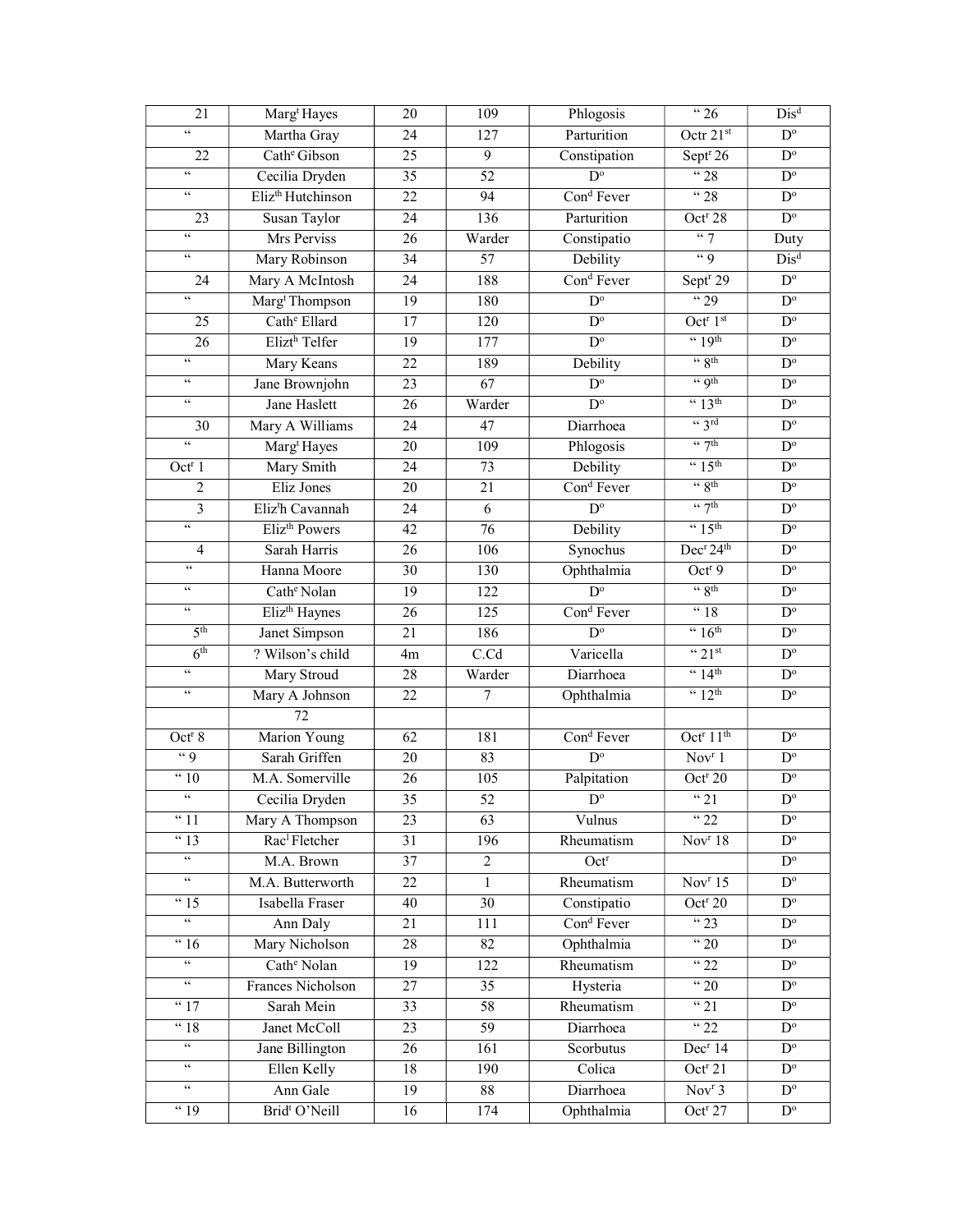| $\sqrt{3}$ 21                         | M.A. Rutledge                | 24<br>26        |                  | Con <sup>d</sup> Fever | Nov <sup>r</sup> 3                       | $D^{\circ}$             |
|---------------------------------------|------------------------------|-----------------|------------------|------------------------|------------------------------------------|-------------------------|
| 66                                    | Mary Flynn                   | $\overline{30}$ | 128              | Diarrhoea              | Nov <sup>r</sup> 10                      | $D^{\circ}$             |
| $\frac{1}{20}$                        | Mary Richardson              | 24              | Warder           | Cond Fever             | Dec <sup>r</sup> 10                      | $\overline{D^{\circ}}$  |
| <sup>"</sup> 22                       | Deborah Hawkins              | 24              | 168              | Scald                  | Oct <sup>r</sup> 31                      | $D^{\circ}$             |
| $\overline{\mathfrak{c}\mathfrak{c}}$ | Janet McLaren                | 19              | 178              | Con <sup>d</sup> Fever | $\frac{1}{26}$                           | $\mathbf{D}^{\text{o}}$ |
| $\sqrt{23}$                           | Jane Wilson                  | 36              | 132              | Diarrhoea              | Nov <sup>r</sup> 3                       | $D^{\circ}$             |
| $\epsilon\epsilon$                    | Eliz <sup>th</sup> Powers    | $\overline{42}$ | $\overline{76}$  | $\overline{D^{\circ}}$ | 447                                      | $\overline{D^o}$        |
| $\epsilon\epsilon$                    | Jane Watford                 | $\overline{29}$ | $\overline{121}$ | Rheumatism             | $\mathfrak{c}\mathfrak{c}$               | $\overline{D^{\circ}}$  |
| $\frac{1}{24}$                        | M.A. Brice                   | 19              | 20               | Con <sup>d</sup> Fever | Oct <sup>r</sup> 29                      | $\mathbf{D}^{\text{o}}$ |
| $\sqrt{26}$                           | Sarah Reid                   | 49              | 156              | Scorbutus              | Dec <sup>r</sup> 18                      | $D^{\rm o}$             |
| $\epsilon\epsilon$                    | Mary Parker                  | 28              | 83               | Dyspepsia              | Oct <sup>r</sup> 30                      | $\mathbf{D}^{\text{o}}$ |
| $\epsilon\epsilon$                    | Ellen Mortimer               | 45              | $\overline{17}$  | Scorbutus              | Dec <sup>r</sup> 15                      | $\overline{D^{\circ}}$  |
| $\sqrt{27}$                           | Hanna Goff                   | 17              | 153              | Rheumatism             | Nov <sup>r</sup> 5                       | $D^{\circ}$             |
| $\mathfrak{c}\mathfrak{c}$            | Mary Maxwell                 | 18              | 166              | Con <sup>d</sup> Fever | $\lq\lq$ 3rd                             | $\overline{D^o}$        |
| " 28                                  | Maria Gibson                 | 24              | 9                | Ophthalmia             | $\frac{1}{2}$ 5th                        | $D^{\circ}$             |
| $\epsilon\epsilon$                    | Margt Bibby                  | 28              | $\overline{39}$  | Con <sup>d</sup> Fever | $\lq$ 3rd                                | $\mathbf{D}^{\text{o}}$ |
| $\frac{1}{29}$                        | Ann Lewis                    | $\overline{20}$ | 107              | $\overline{D}^{\circ}$ | $\frac{1}{2}$                            | $\overline{D^o}$        |
| $\sqrt{30}$                           | Agnes McKenzie               | 18              | 192              | $\overline{D^{\circ}}$ | $\lq 4$ <sup>th</sup>                    | $\mathbf{D}^{\text{o}}$ |
| $\mathfrak{c}\mathfrak{c}$            | Ann Ryan                     | 24              | 134              | $\overline{D^{\circ}}$ | $\lq 4$ <sup>th</sup>                    | $\mathbf{D}^{\text{o}}$ |
| Nov <sup>r</sup> 2                    | Joanne Bourke                | $\overline{27}$ | 137              | Rheumatism             | $\cdot \cdot 10^{th}$                    | $\mathbf{D}^{\text{o}}$ |
| $\epsilon\,\epsilon$                  | Isabella Fraser              | 40              | 30               | Diarrhoea              | $\frac{1}{3}$                            | $\overline{D^{\circ}}$  |
| 66                                    | Mary Keans                   | $\overline{22}$ | 189              | $\overline{D^{\circ}}$ | $\cdot \cdot 15$ <sup>th</sup>           | $\overline{D^{\circ}}$  |
| $\mathfrak{c}\mathfrak{c}$            | Janet Simpson                | $\overline{19}$ | 186              | Rheumatism             | $\frac{1}{2}$                            | $\overline{D^o}$        |
| PA300994                              |                              |                 |                  |                        |                                          | $\mathbf{D}^{\text{o}}$ |
| Nov <sup>r</sup> 4                    | Mary Worstenholme            | 30              | 93               | Diarrhoea              | Nov <sup>r</sup> 26 <sup>th</sup>        | $Dis^d$                 |
| $\zeta\,\zeta$                        | Janet McLaren                | 19              | 178              | Scald                  | 14 <sup>th</sup>                         | $\mathbf{D}^{\text{o}}$ |
| $\epsilon\,\epsilon$                  | <b>Esther Bramion</b>        | 17              | 44               | Con <sup>d</sup> Fever | 12 <sup>th</sup>                         | $\mathbf{D}^{\text{o}}$ |
| $\epsilon\epsilon$                    | Marg <sup>t</sup> Norris     | 20              | 133              | Diarrhoea              | 12 <sup>th</sup>                         | $\overline{D^{\circ}}$  |
| $\epsilon\,\epsilon$                  | Susan Taylor's child         | 2ms             |                  | Atrophy                | Dec <sup>r</sup> 16 <sup>th</sup>        | Died                    |
| 6                                     | Jane Williams                | 21              | 46               | Contusion              | Nov $r10$ <sup>th</sup>                  | Dec <sup>r</sup>        |
| $\epsilon\epsilon$                    | Eliz <sup>th</sup> Cavannah  | 5ms             |                  | Vaccina                | 10 <sup>th</sup>                         | $\overline{D^o}$        |
| $\tau$                                | Lydia Avis                   | 18              | 92               | Ulcus                  | Dec <sup>r</sup> 10 <sup>th</sup>        | $\mathbf{D}^{\text{o}}$ |
| $\zeta\zeta$                          | Mary Basset                  | 33              | 140              | Diarrhoea              | Nov $r$ 14 <sup>th</sup>                 | $\overline{D^{\circ}}$  |
| 8                                     | Marie Gibson                 | 11ms            |                  | Vaccina                | 12 <sup>th</sup>                         | $\mathbf{D}^{\text{o}}$ |
| 9                                     | Mary Nicholson               | 28              | 82               | Scald                  | 16 <sup>th</sup>                         | $D^{\circ}$             |
| $\zeta\,\zeta$                        | Sarah Jones                  | 20              | 138              | Parturition            | Dec <sup>r</sup> 8 <sup>th</sup>         | $\mathbf{D}^{\text{o}}$ |
| $\epsilon\epsilon$                    | Mary A. Brice                | 19              | 20               | Cynanche               | Nov $r$ 14 <sup>th</sup>                 | $D^{\circ}$             |
| $\epsilon\epsilon$                    | Augusta Wilson               | 40              | 149              | Ophthalmia             | 20 <sup>th</sup>                         | $\mathbf{D}^{\text{o}}$ |
| 10                                    | Eliz Jones                   | 19              | 21               | Parturition            | Dec <sup>r</sup> 8 <sup>th</sup>         | $\overline{D^{\circ}}$  |
| $\overline{\mathfrak{c}\mathfrak{c}}$ | Eliz Jessop                  | 38              | 90               | Debility               | 3 <sup>rd</sup>                          | $\mathbf{D}^{\text{o}}$ |
| $\epsilon\epsilon$                    | Marg <sup>t</sup> Henderson  | 23              | 146              | Con <sup>d</sup> Fever | Nov <sup>r</sup> 15 <sup>th</sup>        | $\mathbf{D}^{\text{o}}$ |
| 11                                    | Wm Urstwich                  | 8ms             |                  | Vaccina                | Nov <sup>r</sup> 14 <sup>th</sup>        | $\mathbf{D}^{\text{o}}$ |
| $\epsilon\epsilon$                    | Elizt <sup>h</sup> Nicholson | 18ms            |                  | $D^{\circ}$            | 14 <sup>th</sup>                         | $\mathbf{D}^{\text{o}}$ |
| 12                                    | <b>Esther Crutchley</b>      | 23              | $\overline{54}$  | Phlogosis              | 20 <sup>th</sup>                         | $\overline{D^{\circ}}$  |
| $\epsilon\epsilon$                    | Ann Foley                    | 22              | 203              | Palpatatio             | 20 <sup>th</sup>                         | $\mathbf{D}^{\text{o}}$ |
| $\epsilon\epsilon$                    | Susan Taylor                 | 22              | 136              | Ophthalmia             | 28 <sup>th</sup>                         | $D^{\circ}$             |
| $\mathsf{c}\,\mathsf{c}$              | Mrs Harris's child           | 4ms             |                  | Atrophy                | Dec <sup>r</sup> 4 <sup>th</sup>         | Died                    |
| $\mathfrak{c}\mathfrak{c}$            | Ellen Dean                   | 20              | 40               | Ophthalmia             | $\overline{\text{Nov}^r 22^{\text{nd}}}$ | $Dec^{r}$               |
| $\epsilon\epsilon$                    | Flora Mackenzie              | 24              | 183              | $D^{\circ}$            | 30 <sup>th</sup>                         | $\mathbf{D}^{\text{o}}$ |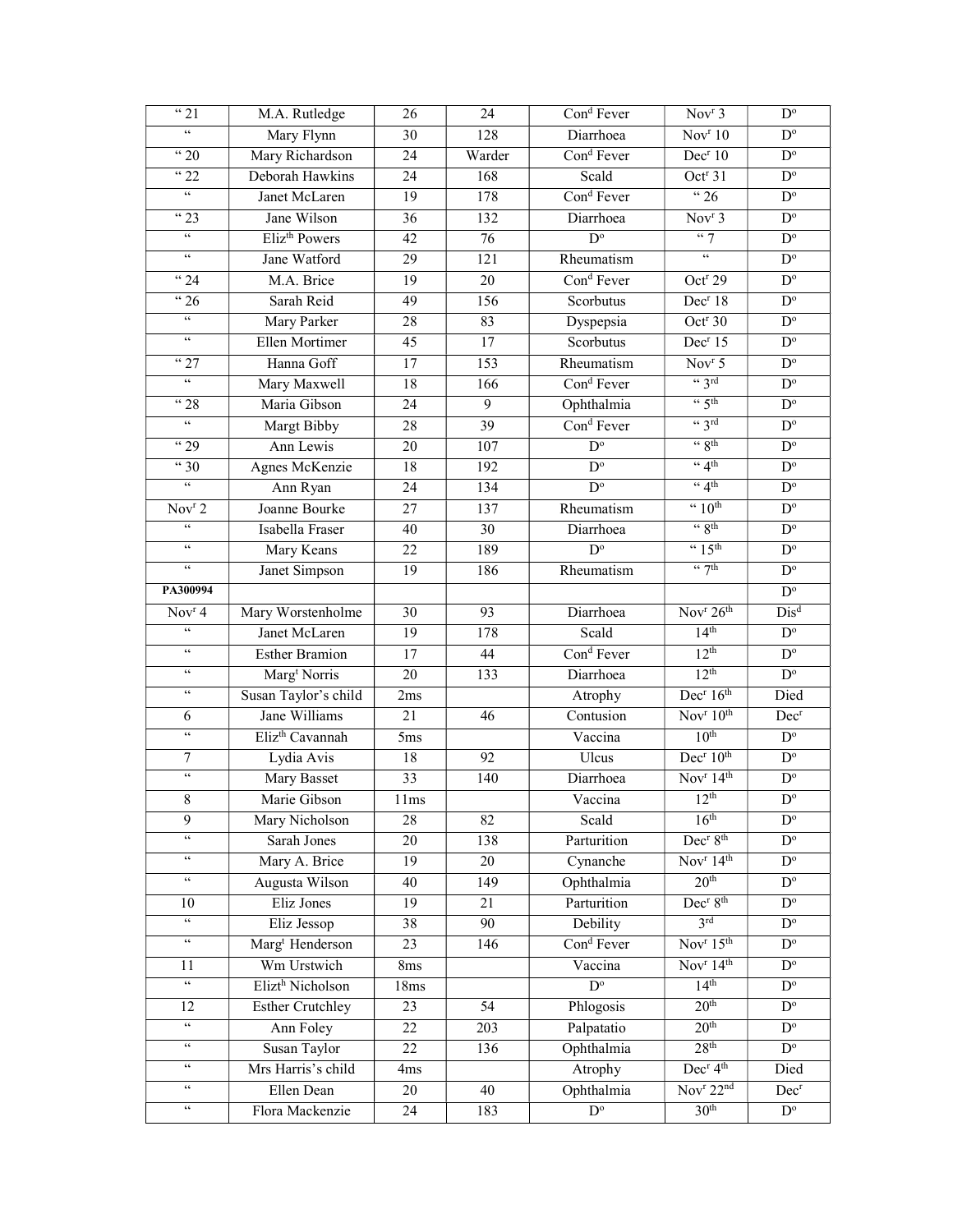| $\zeta\,\zeta$                             | Mary Ferguson                | 55               | 61                     | Con <sup>d</sup> Fever  | 18 <sup>th</sup>                                 | $\mathbf{D}^{\text{o}}$ |
|--------------------------------------------|------------------------------|------------------|------------------------|-------------------------|--------------------------------------------------|-------------------------|
| 15                                         | Janet Milne                  | $\overline{23}$  | $\overline{27}$        | $\overline{D^{\circ}}$  | 21 <sup>st</sup>                                 | $\mathbf{D}^{\text{o}}$ |
| $\epsilon\,\epsilon$                       | M.A. McIntosh                | 24               | 188                    | Rheumatism              | 27 <sup>th</sup>                                 | $\overline{D^o}$        |
| $\boldsymbol{\zeta} \, \boldsymbol{\zeta}$ | Eliza Normington             | 19               | 36                     | Scorbutus               | Dec <sup>r</sup> 10 <sup>th</sup>                | $\mathbf{D}^{\text{o}}$ |
| $\epsilon\,\epsilon$                       | Jane Callaghan               | 16               | 158                    | Cond Fever              | Nov <sup>r</sup> 23rd                            | $\mathbf{D}^{\text{o}}$ |
| 17                                         | Cath <sup>e</sup> Evans      | 49               | 96                     | Ophthalmia              | 19 <sup>th</sup>                                 | $\mathbf{D}^{\text{o}}$ |
| $\epsilon\epsilon$                         | Eliza Johnson                | $\overline{18}$  | $\overline{52}$        | Constipatio             | 24 <sup>th</sup>                                 | $\mathbf{D}^{\text{o}}$ |
| $\boldsymbol{\zeta} \, \boldsymbol{\zeta}$ | Sarah Mein                   | $\overline{33}$  | $\overline{58}$        | Diarrhoea               | 28 <sup>th</sup>                                 | $\overline{D^{\circ}}$  |
| $\epsilon\,\epsilon$                       | Hannah Watson                | 24               | 42                     | Hysteria                | 25 <sup>th</sup>                                 | $\mathbf{D}^{\text{o}}$ |
| $\epsilon\,\epsilon$                       | Cath <sup>e</sup> Gibson     | 24               | $\overline{9}$         | Rheumatism              | Dec <sup>r</sup> 9 <sup>th</sup>                 | $\mathbf{D}^{\text{o}}$ |
| 22                                         | Ann Campbell                 | 28               | 155                    | Psora                   | Nov <sup>r</sup> 30 <sup>th</sup>                | $\mathbf{D}^{\text{o}}$ |
| $\epsilon\,\epsilon$                       | Eliz Cavannah                | 24               | 6                      | $D^{\circ}$             | 30 <sup>th</sup>                                 | $\overline{D^{\circ}}$  |
| $\epsilon\,\epsilon$                       | Mary A. Johnson              | 22               | $\overline{7}$         | $D^{\circ}$             | 30 <sup>th</sup>                                 | $\overline{D^{\circ}}$  |
| $\zeta\,\zeta$                             | Marg <sup>t</sup> Thompson   | 20               | 180                    | Con <sup>d</sup> Fever  | 29 <sup>th</sup>                                 | $\overline{D^o}$        |
|                                            | 153                          |                  |                        |                         |                                                  |                         |
| Nov <sup>r</sup> 23rd                      | Eliz <sup>th</sup> Banks     | 33               | 64                     | Diarrhoea               | Dec <sup>r</sup> 3rd                             | $Dis^d$                 |
| $\zeta\,\zeta$                             | Mary Shonac??                | $\overline{23}$  | Warder                 | Contusio                | Nov <sup>r</sup> 30 <sup>th</sup>                | $\overline{D^{\circ}}$  |
| $\epsilon\,\epsilon$                       | Hanna Cox                    | 31               | $\overline{D^{\circ}}$ | Phlogosis               | 30 <sup>th</sup>                                 | $\mathbf{D}^{\text{o}}$ |
| $\epsilon\epsilon$                         | Margt Wright                 | 26               | 198                    | Ophthalmia              | Dec <sup>r</sup> 3rd                             | $\overline{D^{\circ}}$  |
| 24                                         | Eliz <sup>th</sup> Wyllie    | 22               | 200                    | Con <sup>d</sup> Fever  | Nov <sup>r</sup> $329h$                          | $\mathbf{D}^{\text{o}}$ |
| $\epsilon\epsilon$                         | Eliza Gorman                 | 20               | 144                    | $D^{\circ}$             | 30 <sup>th</sup>                                 | $\overline{D^{\circ}}$  |
| 66                                         | Eliza Hutchinson             | 21               | 94                     | Scorbutus               | Dec <sup>r</sup> 8 <sup>th</sup>                 | $\overline{D^o}$        |
| $\epsilon\,\epsilon$                       | Marg <sup>t</sup> Bibby      | 28               | $\overline{39}$        | Con <sup>d</sup> Fever  | 9 <sup>th</sup>                                  | $D^{\circ}$             |
| 29                                         | Elizth Peers                 | 297              | 74                     | Diarrhoea               | 26 <sup>th</sup>                                 | Hospital                |
| Dec <sup>r</sup> 1st                       | M.A. Brice                   | $\overline{19}$  | $\overline{20}$        | Rheumatism              | 5 <sup>th</sup>                                  | $Dis^d$                 |
| $\zeta\,\zeta$                             | Maria Robertson              | 38               | 55                     | Phlogosis               | 17 <sup>th</sup>                                 |                         |
| $\mathfrak{Z}$                             | Ann Smith                    | 23               | 87                     | Ulcus                   | $\overline{\text{Jan}^{\text{y}} 6^{\text{th}}}$ | Dis <sup>d</sup> Shore  |
| 66                                         | Eliz <sup>th</sup> Kennedy   | 30               | 195                    | Ophthalmia              | Dec <sup>r</sup> 9 <sup>th</sup>                 | $Dis^d$                 |
| 6                                          | Janet Miller                 | 51               | 29                     | Rheumatism              | 10 <sup>th</sup>                                 | $\overline{D^{\circ}}$  |
| $\epsilon\,\epsilon$                       | Diana Wilson                 | 19               | 114                    | Cond Fever              | 13 <sup>th</sup>                                 | $\mathbf{D}^{\text{o}}$ |
| 9                                          | Ellen Noble                  | 54               | 71                     | Diarrhoea               | 25 <sup>th</sup>                                 | $\mathbf{D}^{\text{o}}$ |
| $10\,$                                     | Emma Tonks                   | 21               | 89                     | $D^{\circ}$             | 13 <sup>th</sup>                                 | $\mathbf{D}^{\text{o}}$ |
| $\zeta\,\zeta$                             | Miles Paterson               | 29               | 150                    | Vulnus                  | 24 <sup>th</sup>                                 | $\overline{D^o}$        |
| $\zeta\,\zeta$                             | Jane Smith                   | $20\,$           | 131                    | Ophthalmia              | 17 <sup>th</sup>                                 | $\mathbf{D}^{\text{o}}$ |
| $\zeta\,\zeta$                             | Woodbridge Gray              | $2\frac{1}{2}$ m |                        | Vaccina                 | 14 <sup>th</sup>                                 | $D^{\circ}$             |
| $\zeta\,\zeta$                             | Janet McColl                 | 23               | 59                     | $D^{\circ}$             | 14 <sup>th</sup>                                 | $D^{\circ}$             |
| 12                                         | Arch McDonald                | 6yr              |                        | $D^{\circ}$             | 16 <sup>th</sup>                                 | $D^{\circ}$             |
| $\epsilon\epsilon$                         | Marg <sup>t</sup> McDonald   | 3yr              |                        | $\overline{D^{\circ}}$  | 16 <sup>th</sup>                                 | $\mathbf{D}^{\text{o}}$ |
| 1 <sup>t</sup>                             | Cathe Evans                  | 49               | 96                     | Con <sup>d</sup> Fever  | 22 <sup>nd</sup>                                 | $\overline{D^{\circ}}$  |
| $\overline{\mathfrak{c}\mathfrak{c}}$      | Janet Miller                 | 51               | 29                     | Diarrhoea               | 25 <sup>th</sup>                                 | $\mathbf{D}^{\text{o}}$ |
| $\epsilon\epsilon$                         | Jane Wilsmitherd             | 10ms             |                        | Hydrocephalus           | 23 <sup>rd</sup>                                 | Died                    |
| 18                                         | Sarah Neilson                | 24               | 187                    | Diarrhoea               | 25 <sup>th</sup>                                 | $Dis^d$                 |
| $\epsilon\,\epsilon$                       | Ellen Dean's child           | 12ms             |                        | $D^{\circ}$             | 25 <sup>th</sup>                                 | $D^{\circ}$             |
| 19                                         | Sarah Jones                  | 19               | 138                    | $D^{\circ}$             | 27 <sup>th</sup>                                 | $\mathbf{D}^{\text{o}}$ |
| $\zeta\,\zeta$                             | Mary Nicholson               | 29               | 82                     | $\mathbf{D}^{\text{o}}$ | 27 <sup>th</sup>                                 | $D^{\circ}$             |
| $\mathsf{cc}$                              | Lydia Avis                   | 18               | 92                     | Con <sup>d</sup> Fever  | 25 <sup>th</sup>                                 | $D^{\circ}$             |
| 20                                         | Cath <sup>e</sup> Farrington | 16               |                        | $D^{\circ}$             | 25 <sup>th</sup>                                 | $\mathbf{D}^{\text{o}}$ |
| $\epsilon\epsilon$                         | Janet McLaren                | 19               | 178                    | $\overline{D^{\circ}}$  | 26 <sup>th</sup>                                 | $\overline{D^{\circ}}$  |
| $\mathfrak{c}\mathfrak{c}$                 | Woodbridge Gray              | 3ms              |                        | Vaccina                 | 24 <sup>th</sup>                                 | $D^{\circ}$             |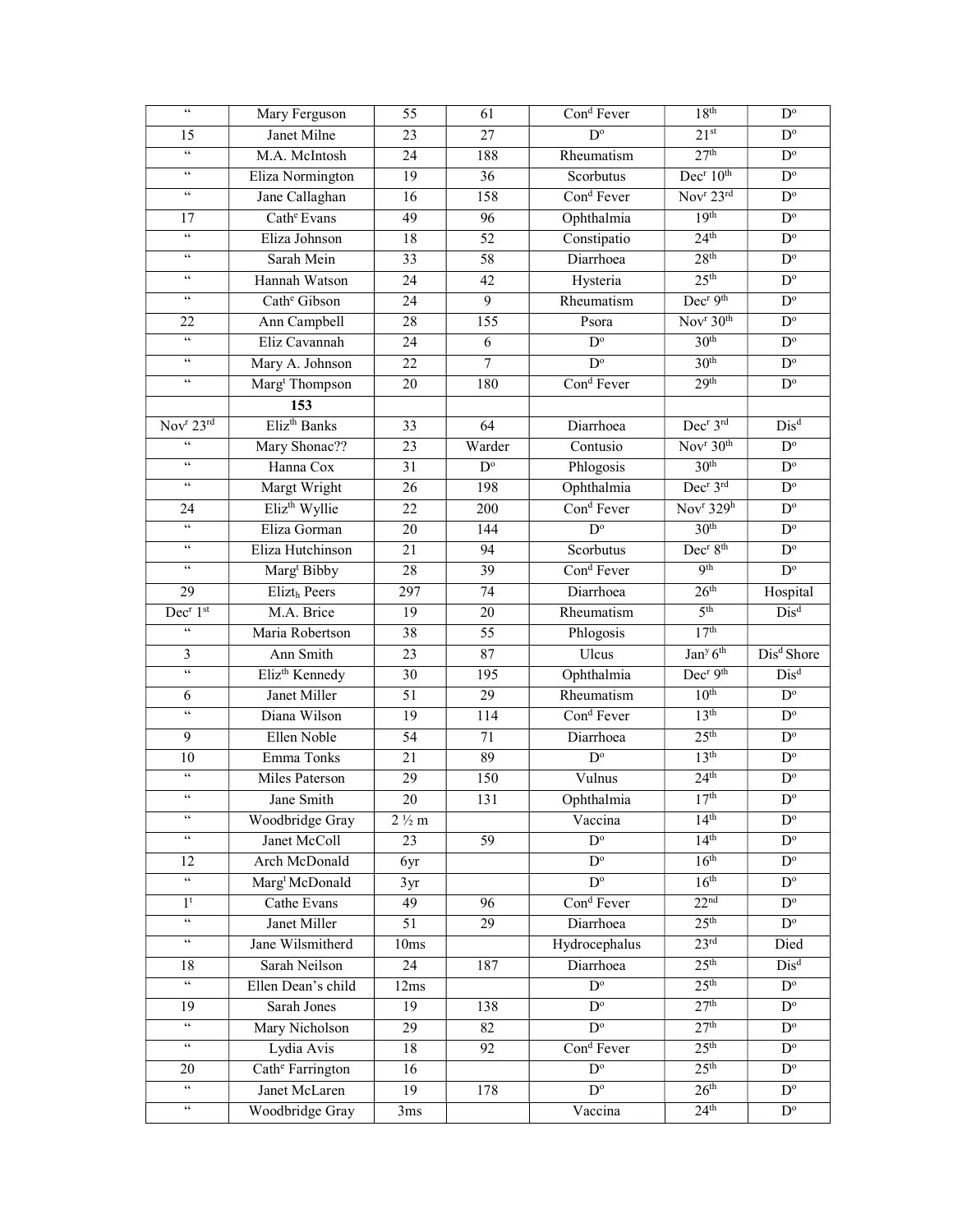| 21                  | $Cathe$ Ellard            | 17    | 20  | Ophthalmia   | 2.7 <sup>th</sup>                 | $D^{\circ}$  |
|---------------------|---------------------------|-------|-----|--------------|-----------------------------------|--------------|
| $\epsilon\epsilon$  | Mary Cunningham           | 40    | 11  | Diarrhoea    | 26 <sup>th</sup>                  | $D^{\circ}$  |
| 23                  | Eliz <sup>th</sup> Jessop | 38    | 90  | D°           | 26 <sup>th</sup>                  | Hospital     |
| PA300995            |                           |       |     |              |                                   |              |
| Dec <sup>r</sup> 24 | Ann Nursewich             | 32    | 72  | Ophthalmia   | Dec <sup>r</sup> 30 <sup>th</sup> | $Dis^d$      |
| 25                  | M.A. Hamilton             | 30    | 166 | Rheumatism   | 26 <sup>th</sup>                  | Hospital     |
| 1844                |                           |       |     |              |                                   |              |
| Jan <sup>y</sup> 1  | Augusta Wilson            | 40    | 149 | $Cond$ Fever | Jan <sup>y</sup> 2 <sup>nd</sup>  | Hospital     |
| 2                   | Thos Foley                | 4 yrs |     | Scald        | 6 <sup>th</sup>                   | $Disd$ shore |
|                     | 194                       |       |     |              |                                   |              |

Jason Lardner

Surgeon Super<sup>t</sup> F.C.S. Woodbridge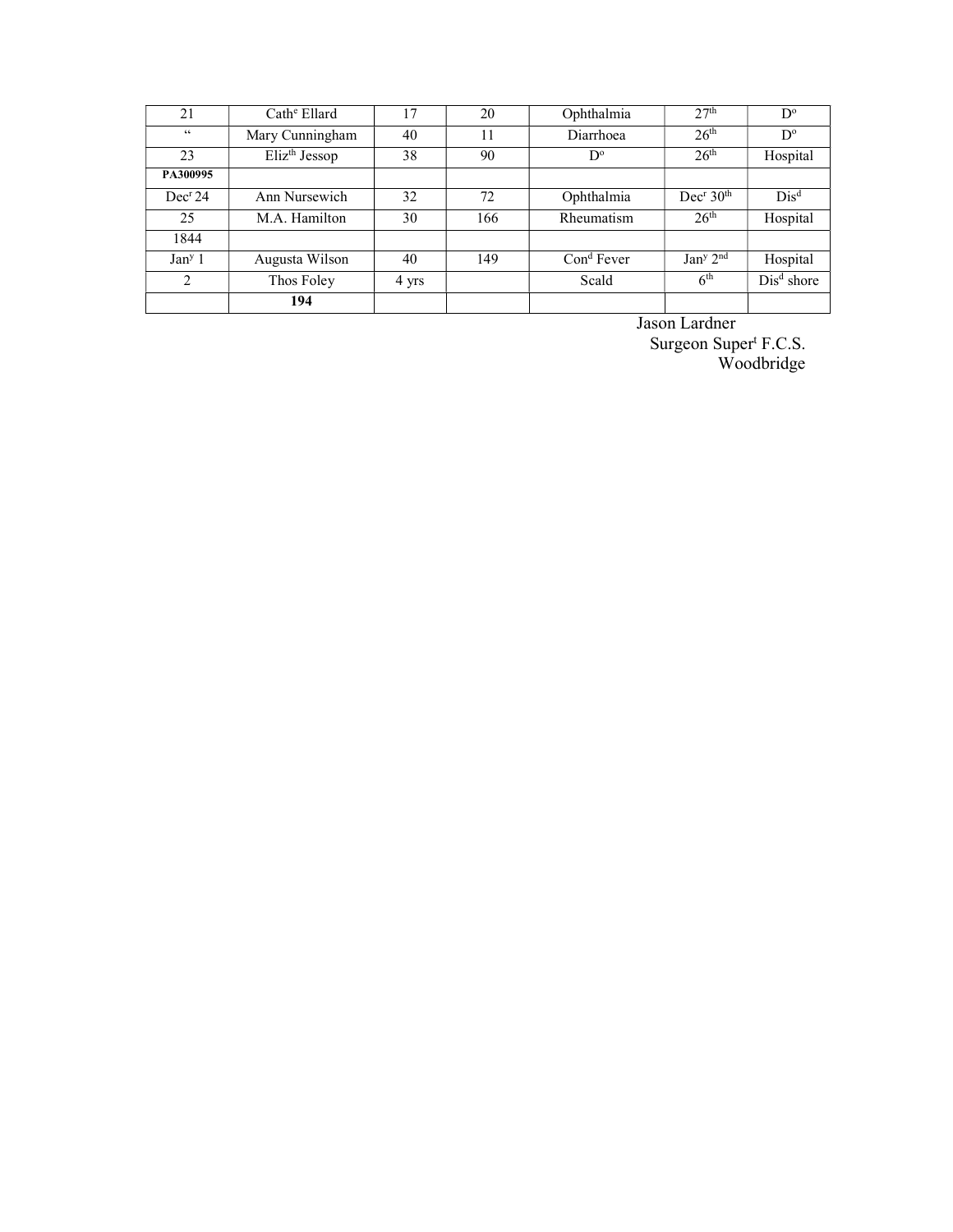## PA3009925

Medical and Surgical Journal of Her Majesty's Convict Ship Woodbridge between the 14<sup>th</sup> July 1843 and the 6<sup>th</sup> January 1844 during which time the said ship has been employed in conveying 204 Female Convicts from Woolwich to Hobart Town, Van Diemen's Land

| Nature of<br><b>Disease</b>    | No.<br>оf<br>Case | Men's Names, Ages,<br>Qualities, Time when<br>and where taken ill,<br>and how disposed of.                                                                                                                                           | The History, Symptoms, Treatment, and Daily<br>Progress of the Disease or Hurt.                                                                                                                                                                                                                                                                                                                                                                                                                                                                                                                                                                                                                                                                                                                                                                                                                                                                                                                                                                                                                                                                                                                                                                                                                                                                                                                                                                                                                                                                                                                                                                                                                                                                                                                                                                                                                                                                                                                                                                                                                                                                                                                                    |
|--------------------------------|-------------------|--------------------------------------------------------------------------------------------------------------------------------------------------------------------------------------------------------------------------------------|--------------------------------------------------------------------------------------------------------------------------------------------------------------------------------------------------------------------------------------------------------------------------------------------------------------------------------------------------------------------------------------------------------------------------------------------------------------------------------------------------------------------------------------------------------------------------------------------------------------------------------------------------------------------------------------------------------------------------------------------------------------------------------------------------------------------------------------------------------------------------------------------------------------------------------------------------------------------------------------------------------------------------------------------------------------------------------------------------------------------------------------------------------------------------------------------------------------------------------------------------------------------------------------------------------------------------------------------------------------------------------------------------------------------------------------------------------------------------------------------------------------------------------------------------------------------------------------------------------------------------------------------------------------------------------------------------------------------------------------------------------------------------------------------------------------------------------------------------------------------------------------------------------------------------------------------------------------------------------------------------------------------------------------------------------------------------------------------------------------------------------------------------------------------------------------------------------------------|
| Ulcus<br>Diarrhoea<br>PA300996 | 1&82              | Eliz <sup>th</sup> Peers<br>Aged 29<br>No 74<br>August 7/43<br>Woolwich<br>$Disd August 30th 1843$<br>Readmitted<br>Nov <sup>r</sup> $29th/43$<br>At Sea<br>Dis <sup>d</sup> to the Hobarton<br>Hospital<br>Dec <sup>r</sup> $26/43$ | This woman was received from Warwick, is half witted<br>and has numerous ulcers on various parts of the body,<br>arising from Secondary Syphilis, the parts about the anus<br>etc had sloughed, but the ulcers here were healed. She also<br>had nodes on the Frontal bone, and on the Tibia. $-$ The<br>ulcers were dressed daily and she took three times a day<br>10 drops of the Acid: Sulph. Dil. - She rapidly improved<br>in health and strength, the ulcers healed, and she was<br>discharged from the List August 30 <sup>th</sup> 1843.<br>Readmitted Nov <sup>r</sup> 29 <sup>th</sup> /43. Complains of purging & griping,<br>says she has had it for the last four days, gums are not<br>spongy, nor has she any other symptom of scurvy. The<br>diarrhoea is worse at night, and she complains of being<br>very chilly- Confined her to bed, caused another blanket<br>to be issued to her.<br>Pulv. Ipecac C g'viij h.s.s.<br>Gruel allowed.<br>Dec <sup>r</sup> 2 <sup>nd</sup> Is much better but her appetite is very bad and she<br>complains of severe pain in the situation of the transverse<br>colon, the stools are slimy $&$ very offensive.<br>Capiat Ol. Ricini 3vj stat.<br>A Flannel bandage to be applied round the abdomen.<br>$6th$ Complains still of the purging – Came on deck for an<br>hour – stools are still of an unhealthy appearance. Rice<br>allowed her - & a little preserved Soup.<br>$Rx$ Hyd Cræte $grv$ bis in die summendus.<br>Dec <sup>r</sup> 12 <sup>th</sup> Continued to take the Powders, says she is much<br>less griped, stools bilious & less offensive, appetite better,<br>purged three times since yesterday. Gruel, Arrowroot, or<br>Rice allowed – Omit the Hyd & Cræte –<br>Pulv Ipecac C g' viij P. Rhei g' iij ft Pulv. bis in die<br>sumendus<br>18. Since last report has been on deck for an hour daily -<br>bowels are relaxed pain much less severe - Preserved<br>Soup 4 oz daily.<br>Rx. Mist Cræte $\tilde{g}_v$<br>Tinct: Catechu Zvj ft Mist capiat coch ij ter in die.<br>20 <sup>th</sup> Getting stronger, sleeps well, purged twice since<br>yesterday - allowed Preserved Mutton instead of the<br>Soup.<br>Repeat the mixture. |
|                                |                   |                                                                                                                                                                                                                                      | 26 – Has been getting better since last report, purged once<br>only during the 24 hours - can bear pressure without<br>causing pain, she is still weak and was sent today to the<br>hospital at Hobart Town.                                                                                                                                                                                                                                                                                                                                                                                                                                                                                                                                                                                                                                                                                                                                                                                                                                                                                                                                                                                                                                                                                                                                                                                                                                                                                                                                                                                                                                                                                                                                                                                                                                                                                                                                                                                                                                                                                                                                                                                                       |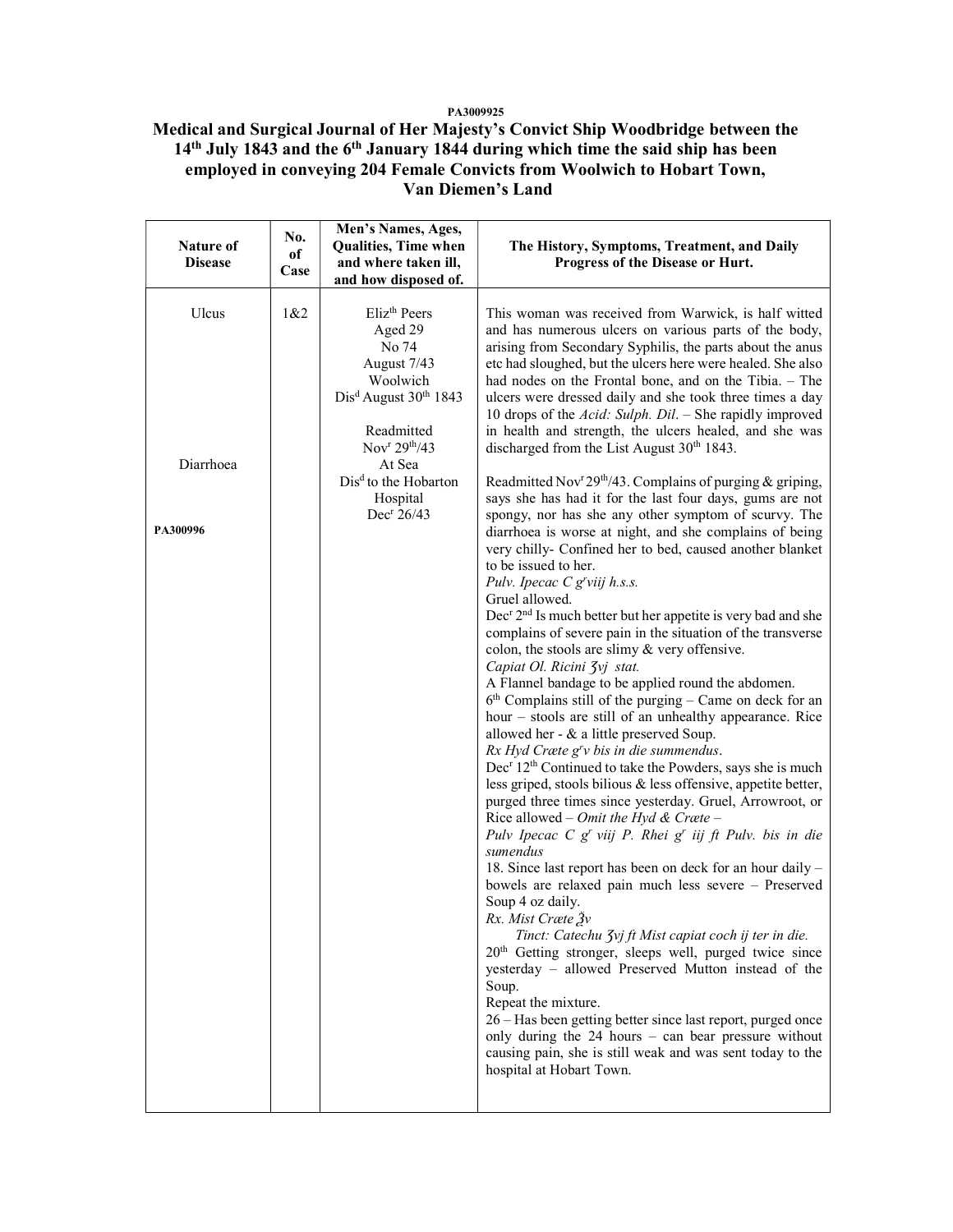| PA300997            |   |                                                                                                                                                                                                                                                          |                                                                                                                                                                                                                                                                                                                                                                                                                                                                                                                                                                                                                                                                                                                                                                                                                                                                                                                                                                                                                                                                                                                                                                                                                                                                                                                                                                                                                                                                                                                                                                                                                                                                                                                                                                                                                                               |
|---------------------|---|----------------------------------------------------------------------------------------------------------------------------------------------------------------------------------------------------------------------------------------------------------|-----------------------------------------------------------------------------------------------------------------------------------------------------------------------------------------------------------------------------------------------------------------------------------------------------------------------------------------------------------------------------------------------------------------------------------------------------------------------------------------------------------------------------------------------------------------------------------------------------------------------------------------------------------------------------------------------------------------------------------------------------------------------------------------------------------------------------------------------------------------------------------------------------------------------------------------------------------------------------------------------------------------------------------------------------------------------------------------------------------------------------------------------------------------------------------------------------------------------------------------------------------------------------------------------------------------------------------------------------------------------------------------------------------------------------------------------------------------------------------------------------------------------------------------------------------------------------------------------------------------------------------------------------------------------------------------------------------------------------------------------------------------------------------------------------------------------------------------------|
| Ulcus               | 3 | Ann Smith<br>Æt 23<br>No 87<br>Aug <sup>t</sup> $12/43$<br>Woolwich<br>Dich <sup>d</sup> cured<br>Oct <sup>r</sup> 12 <sup>th</sup> 1843<br>Readmitted<br>Dec <sup>r</sup> 3rd 1843<br>Disch <sup>d</sup> to the Shore<br>Jan <sup>y</sup> $6th$<br>1844 | This woman was received from Warwick, has an<br>extensive foul ulcer on the forepart of the left Leg - states<br>that she has had it for two years, first arose from an injury<br>she has led a very dissipated life.<br>Rx. Pulv. Jalapi Comp $\partial$ ij stat. s.<br>Cataplasma applicand bis in die. Rest enjoined.<br>14 <sup>th</sup> Well purged from the medicine – ulcer very foul $\&$<br>sloughing.<br>Repet Cataplasma fervent.<br>20th Repet Pulv Jalapi C. et Cataplasma.<br>26 - Ulcer very extensive but clean. Apply adhesive<br>Plaister completely round the limb, – and a bandage from<br>the foot to the knee.<br>$28th$ Ulcer contracting & healthy – Continue the Sticking<br>Plaister<br>Oct <sup><math>r</math></sup> 12 – She had occasionally a purgative & the ulcer was<br>dressed with strapping thrice a week - when it was quite<br>healed -& she was discharged off the List<br>Dec <sup>r</sup> 3 1843 Fell down the main hatchway, and struck<br>her leg against the ladder taking off the skin, from the<br>site of the old ulcer – the skin was replaced – Rest &<br>tepid water applied.<br>6. Considerably inflamed and very painful, the whole<br>night.<br>Applic. Cataplasma-ferventis & Capiat P: Jalapii C 3fs<br>8. Less painful - but a slough has formed -<br>10. Rept Cataplasma<br>12 <sup>th</sup> Slough has separated & the wound looks clean.<br>Apply Sticking Plaster & a bandage.<br>14. Painful during last night – complains of headache $\&$<br>nausea -Haust Sennæ Comp Žij stat et repet si opus<br>fuerit. Rest the limb & apply the tepid Lotion.<br>18 Ulcer clean & not inflamed. Reapply the Sticking<br>Plaster & bandage.<br>21 Ulcer healing - healthy granulations.<br>Jan <sup>y</sup> 6 <sup>th</sup> Prisoners were landed this morning, ulcer not<br>quite healed. |
| PA300998<br>Atrophy | 4 | Jane Watford<br>Child<br>Aged $2\frac{1}{2}$ months<br>Aug <sup>t</sup> 12 <sup>th</sup> 1843<br>Woolwich<br>D.D.<br>Sep <sup>tr</sup> 13 <sup>th</sup> 1843                                                                                             | This child came on board today, it is much emaciated $\&$<br>born at six months, the mother too is delicate, and has<br>scarcely any milk $ \frac{1}{2}$ Gill of Wine is allowed to the<br>mother daily with gruel, and a small portion of Arrow<br>Root for the child $-$<br>Sept <sup>r</sup> 1 <sup>st</sup> The child is gradually getting weaker and its<br>mouth is covered with aphthæ.<br>Pulv. Rhei g' iij et Magnesia g' iv ft Pulv stat s<br>This powder was given to it occasionally $&$ strict attention<br>was paid to cleanliness. It gradually sunk, and died on the<br>$13th$ Sept <sup>r</sup> .                                                                                                                                                                                                                                                                                                                                                                                                                                                                                                                                                                                                                                                                                                                                                                                                                                                                                                                                                                                                                                                                                                                                                                                                                            |
| Hernia Inguinal     | 5 | Mary Parker<br>Aged 28<br>Aug <sup>t</sup> 30 <sup>th</sup> 1843<br>Gravesend<br>Dis <sup>d</sup> from List<br>Sept <sup>r</sup> 2 <sup>nd</sup> 1843                                                                                                    | Has inguinal hernia of left side, states she has had it for<br>two years, that on exerting herself by lifting a heavy<br>weight today, she felt it descend lower since which she<br>has been in considerable pain, bowels are confined, and<br>she feels very sick, the tumor which was large appeared<br>to contain omentum as well as intestine - after                                                                                                                                                                                                                                                                                                                                                                                                                                                                                                                                                                                                                                                                                                                                                                                                                                                                                                                                                                                                                                                                                                                                                                                                                                                                                                                                                                                                                                                                                     |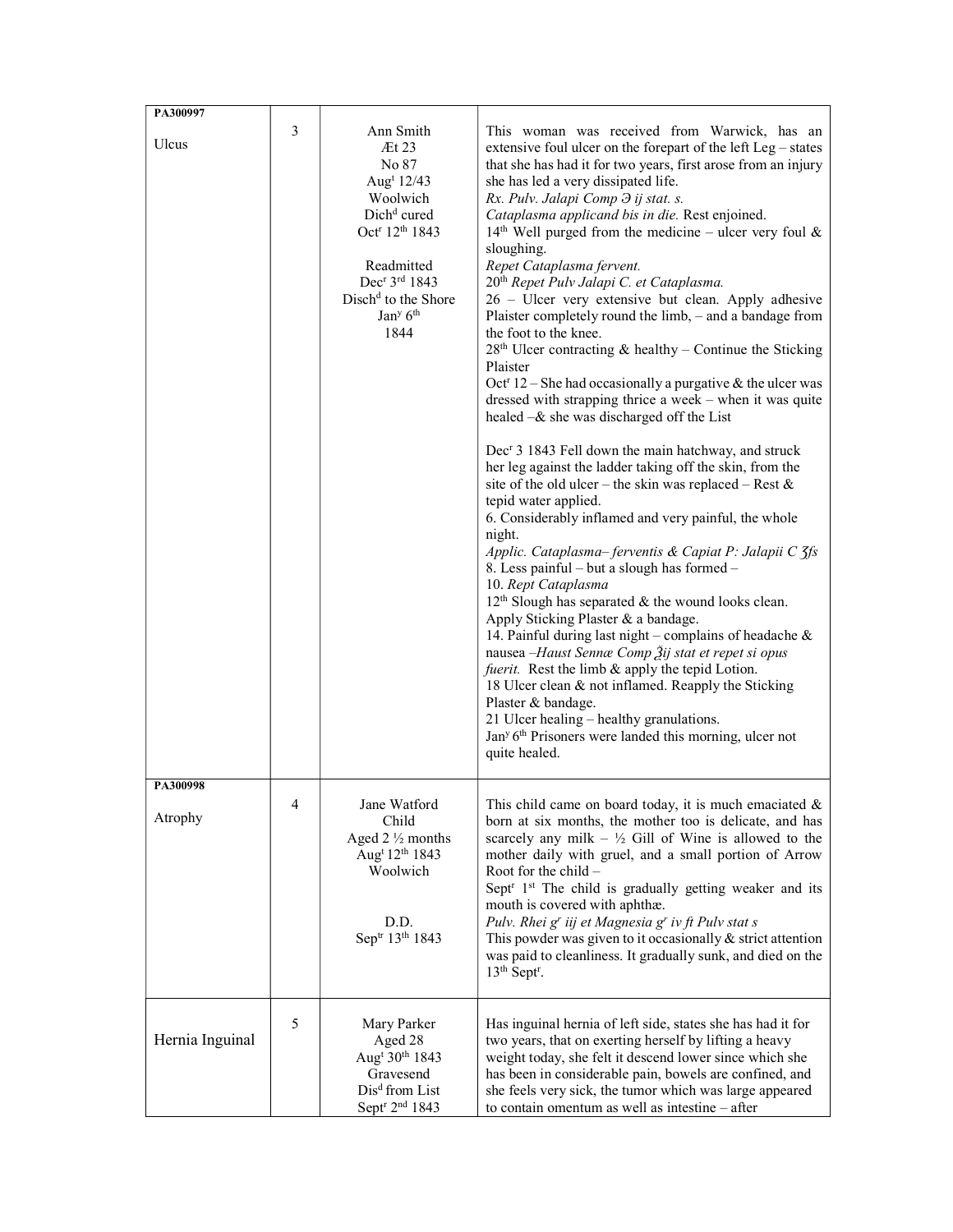|                       |   |                                                                                                                                      | considerable time in the employment of the truss,<br>assisted by warm fomentations etc it was reduced, & the<br>unfavourable symptoms disappeared. - An enema was<br>exhibited, $\&$ on the following morning a purge, these<br>operated freely. -<br>I caused a truss to be made with the best materials I<br>could command, but it did not answer the purpose.<br>The hernia descended again in November, caused<br>by her lifting a pail full of water, considerable difficulty<br>was again experienced in reducing it $-$ a bandage with a<br>thick pad as applied, which appeared to answer the<br>purpose better.                                                                                                                                                                                                                                                                                                                                                                                                                                                                                                                                                                                                                                                                                                                                                                                                                                                                                                                                                                                                                                                                                                                                                                                                                                                                                                                                                                                                                                                                                                                                                                              |
|-----------------------|---|--------------------------------------------------------------------------------------------------------------------------------------|-------------------------------------------------------------------------------------------------------------------------------------------------------------------------------------------------------------------------------------------------------------------------------------------------------------------------------------------------------------------------------------------------------------------------------------------------------------------------------------------------------------------------------------------------------------------------------------------------------------------------------------------------------------------------------------------------------------------------------------------------------------------------------------------------------------------------------------------------------------------------------------------------------------------------------------------------------------------------------------------------------------------------------------------------------------------------------------------------------------------------------------------------------------------------------------------------------------------------------------------------------------------------------------------------------------------------------------------------------------------------------------------------------------------------------------------------------------------------------------------------------------------------------------------------------------------------------------------------------------------------------------------------------------------------------------------------------------------------------------------------------------------------------------------------------------------------------------------------------------------------------------------------------------------------------------------------------------------------------------------------------------------------------------------------------------------------------------------------------------------------------------------------------------------------------------------------------|
| PA300999<br>Dyspepsia | 6 | Susan McDonald<br>Aged 41<br>No. 41<br>Sept <sup>r</sup> 14 <sup>th</sup> 1843<br>At Sea<br>Dis <sup>d</sup> Dec <sup>r</sup> 8 1843 | Has been weak and low spirited ever since she came on<br>board, and has suffered much from Sea Sickness $-$ is<br>unable to retain anything on her stomach, bowels are<br>obstinately confined, tongue pale, & pulse small, violent<br>frontal headache & fœtid breath.<br>To be washed, & ordered into the hospital, mouth cleaned<br>- Gruel allowed her. Enema purgans Stimulating liniment<br>to the Epigastrium.<br>16 – Vomited twice in the night – bowels not open does<br>not feel sick now. Haust Sennæ Comp Žij<br>17 – vomited the medicine. Ol Croton i $gr$ in sugar.<br>18th Bowels open twice, allowed her a little preserved<br>meat.<br>26. Still very weak & low & unable to leave her bed.<br>Vomits occasionally. Saline Draught in a state of<br>effervescence three or four times a day - has not<br>menstruated the last two years past.<br>Sept <sup>r</sup> $26th$ 1843 – A glass of Port Wine twice a day in her<br>gruel - Bowels are much confined.<br>$28$ – Bowels not open since last report – Repeat the <i>Ol</i> .<br>Croton $g^{tt}$ i – which operated once.<br>Oct <sup>r</sup> 4 has continued to take the preserved meat $\&$ wine,<br>still very low - $\&$ loss of appetite, gums are spongy $\&$<br>breath fœtid. - She appears to feel her degraded situation<br>very acutely, and the mental affection appears to be the<br>most prominent. She takes the Lime Juice viz 1 oz daily -<br>& sits up 1 hour daily-<br>$17th$ Somewhat stronger bowels are beginning to act<br>without medicine, & she expresses herself better -<br>appetite still bad.<br><i>Infus Quassæ <math>\tilde{2}</math>ifs bisque tidie s. - Lime Juice etc</i><br>28. On deck two hours daily, getting stronger. Repet Infus<br>Amara<br>Nov <sup>r</sup> 4 <sup>th</sup> Has night sweats, and does not feel so well -<br>bowels are much purged. Ol Ricini Jvj<br>8 <sup>th</sup> Bowels are much better, but the night sweats remain<br>the same $-Acid$ Sulph Dil g' x ter in die sumd''.<br>Dec <sup>r</sup> $8th$ Has quite lost the night sweats & has a good<br>appetite $-$ says she feels better than for years past $-$<br>Dec <sup>r</sup> 10 Dis <sup>d</sup> her. |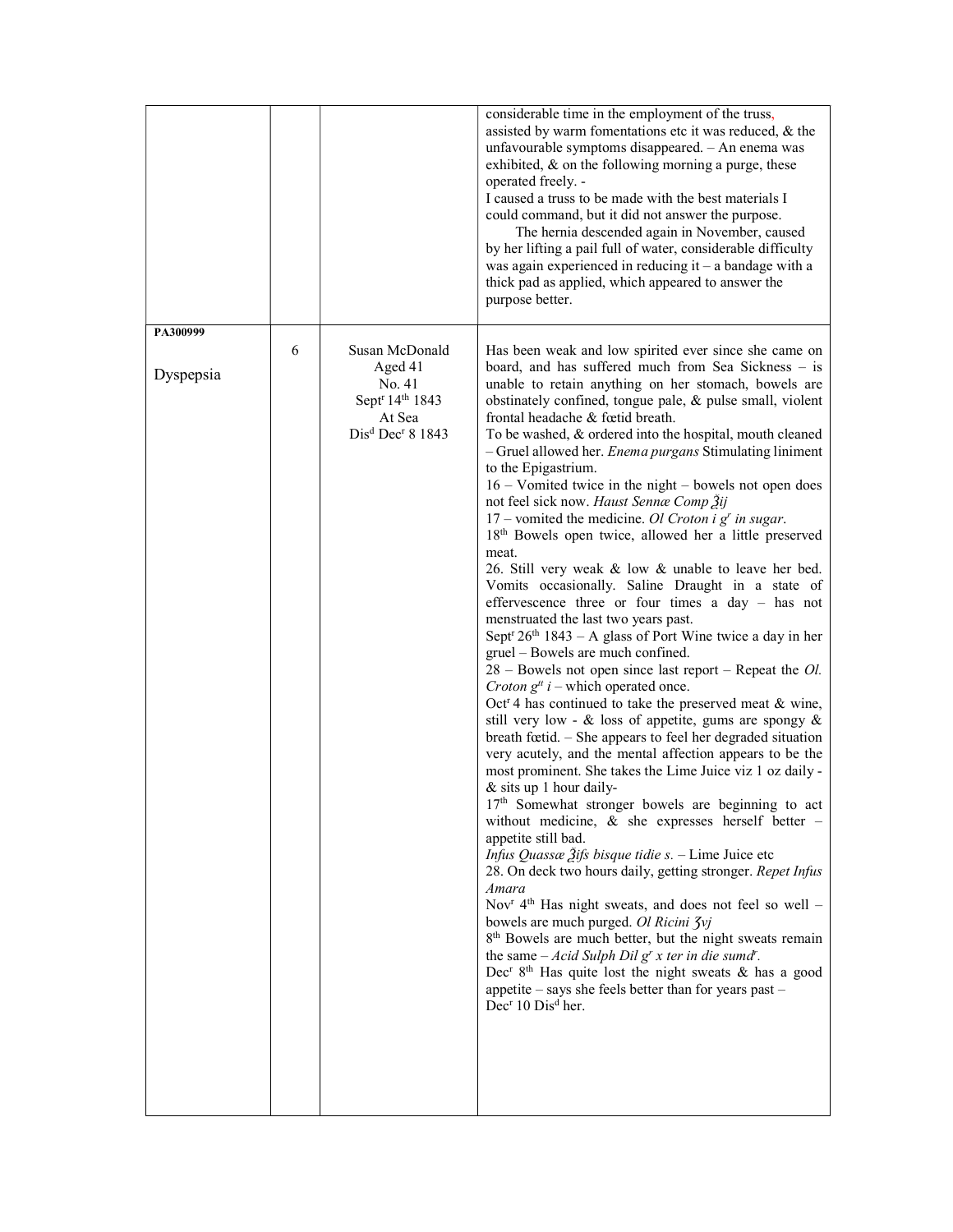| PA301000. JPG             |   |                                                                                                                                                                        |                                                                                                                                                                                                                                                                                                                                                                                                                                                                                                                                                                                                                                                                                                                                                                                                                                                                                                                                                                                                                                                                                                                                                                                                                                                                                                                                                                                                                                                                                                                                                                                                                     |
|---------------------------|---|------------------------------------------------------------------------------------------------------------------------------------------------------------------------|---------------------------------------------------------------------------------------------------------------------------------------------------------------------------------------------------------------------------------------------------------------------------------------------------------------------------------------------------------------------------------------------------------------------------------------------------------------------------------------------------------------------------------------------------------------------------------------------------------------------------------------------------------------------------------------------------------------------------------------------------------------------------------------------------------------------------------------------------------------------------------------------------------------------------------------------------------------------------------------------------------------------------------------------------------------------------------------------------------------------------------------------------------------------------------------------------------------------------------------------------------------------------------------------------------------------------------------------------------------------------------------------------------------------------------------------------------------------------------------------------------------------------------------------------------------------------------------------------------------------|
| Debility                  | 7 | Marg <sup>t</sup> Somerville<br>Aged 27<br>No 60<br>Sept <sup>r</sup> 15 <sup>th</sup> /43<br>At Sea<br>Dis <sup>d</sup> her<br>Nov <sup>r</sup> 14 <sup>th</sup> 1843 | This woman has suffered much from Sea Sickness<br>accompanied with great debility of the lower extremities,<br>she feels her situation most acutely and has evidently been<br>well educated. She is unable to leave her bed, complains<br>of nothing – unable to walk – She complains that her legs<br>are benumbed - bowels are constipated, $\&$ she has<br>haemorrhoids. -<br>Rx Pulv Jalapi g' xv,<br>Sulphuris $\zeta f s - f t$ Pulv bis in die sum <sup>s</sup> g <sup>r</sup> i si opii fuerit.<br>- Gruel allowed & Preserved meat.<br>$17th$ Bowels opened twice from the Powders – a glass of<br>Port Wine twice a day in her gruel. -<br>30 Going on but slowly occasionally takes the Powders &<br>she also continues the Wine, $\&$ lime Juice. – friction to be<br>applied to the lower extremities.<br>Oct <sup>r</sup> 20 Has taken exercise an hour daily with assistance<br>& appears, with the exception of the debility in the lower<br>extremities, to be pretty well - Stopped the Preserved<br>meat – but allowed the gruel & Wine –<br>$30th$ Has diarrhoea – with severe griping – complains of<br>chilliness. – Confined her to bed – Ol Ricini $\zeta$ <i>i</i> stat. s.<br>Nov <sup>r</sup> 1 <sup>st</sup> Much better, but still relaxed -<br>Pulv Ipecac $C g^{r}$ viij h.s.s.<br>$6th$ Eats with an appetite & walks alone, says she is much<br>stronger $-$ the friction by means of a flesh brush is well<br>persisted in.<br>Nov <sup>r</sup> 14 <sup>th</sup> Appears quite well – $Disd$ her –<br>This woman continued quite well on my leaving Hobart<br>Town 6 weeks after. |
| PA301001. JPG<br>Synochus | 8 | Eliz <sup>th</sup> Telford<br>Aged 17<br>No 120<br>Sept <sup>r</sup> 26 <sup>th</sup> 1843<br>Dis <sup>d</sup> cured<br>Oct <sup>r</sup> 19 <sup>th</sup> 1843         | Says that she has been unwell for the last two days, last<br>night she had shivering, followed by increased heat - this<br>morning has a severe headache, foul tongue, quick pulse<br>& very sick at stomach $-$ has not been unwell for two<br>months, bowels costive. Confined her to bed.<br>Rx. Hyd Chloridi g' ij<br>Pulv. Antim: g' iij ft Pulv. stat.s.<br>Haust: Infus: Sennæ Žij post tres horis s.<br>Mist Antimonialis 3 vj quantis quaque hora s.<br>Gruel allowed her.<br>27 <sup>th</sup><br>Passed a restless night, moans & rambles<br>considerably, has cough – and some pain in the chest.<br>V.S. ad Žxij Repet Mist Antim.<br>28 – Headache less – skin hot & pulse quick. – bowels<br>open – sick – tongue white, perspired in the night, has no<br>inclination for food.<br>$Rx - Acid$ : Citric $7i$<br>Pot: Subart - Hiv<br>Mist Camphor $\frac{3}{2}$ vj ft mist cujus coch ij ter in die<br>sumendus. Pediluvium at night<br>$30th$ No cough or Pain in chest – complains of weakness<br>- tongue foul bowels open yesterday. Pulse weak - She<br>is menstruating unable to obtain any sleep.<br>Rx Ext Hyodcyami g' v ft Pil. h.s.s.<br>Glass of wine twice a day in her gruel.<br>Oct <sup>r</sup> 4 <sup>th</sup> Much better – only weak, skin cool – & tongue<br>clean. Complains of dizziness occasioned probably by                                                                                                                                                                                                                                                                |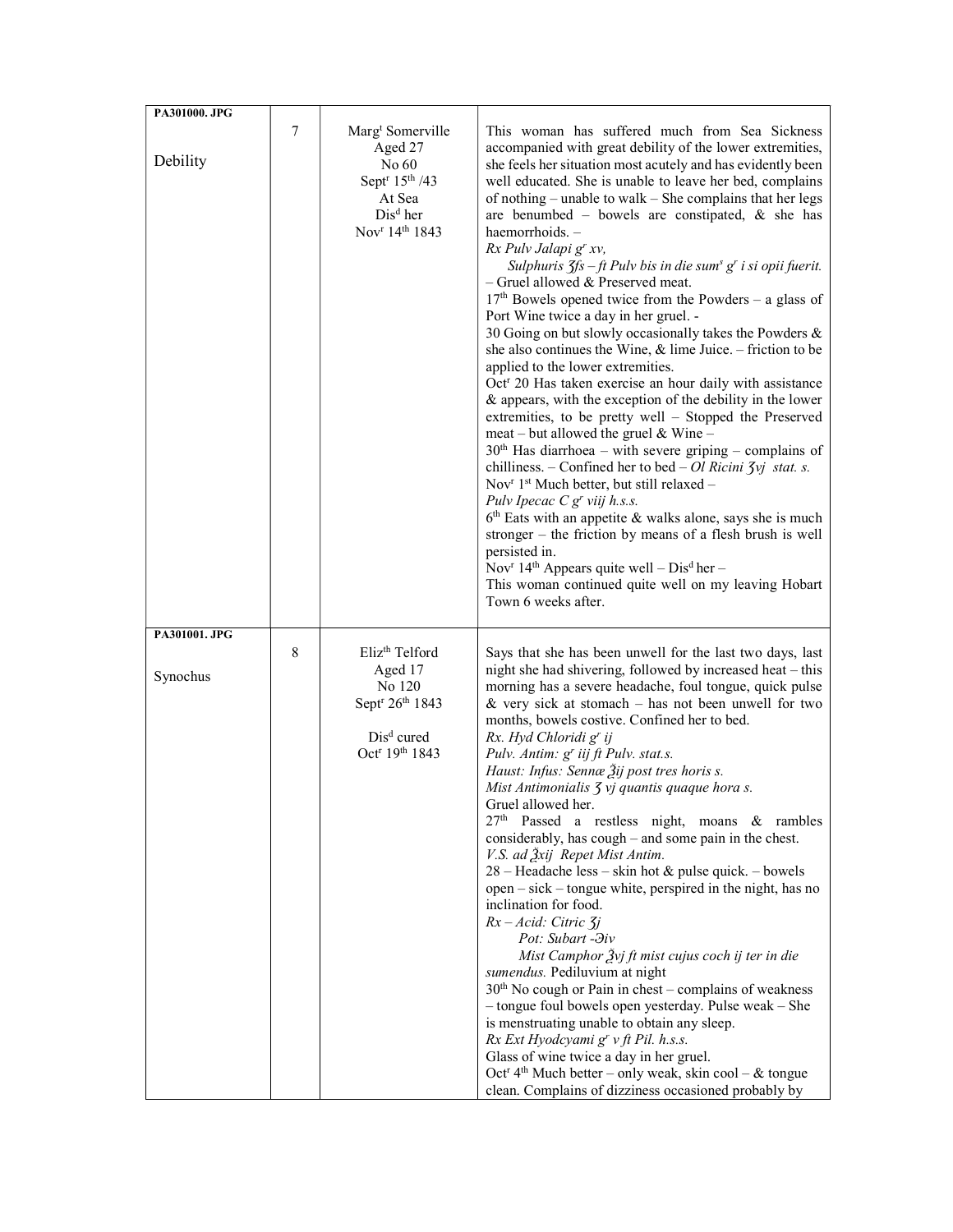|               |   |                                        | the Ext: Hyoscinath. Omit the Pill - preserved meat                                                                    |
|---------------|---|----------------------------------------|------------------------------------------------------------------------------------------------------------------------|
|               |   |                                        | allowed her.                                                                                                           |
|               |   |                                        | Infus: Gentian $C_2$ difs ter in die s.                                                                                |
|               |   |                                        | 12 <sup>th</sup> Getting much stronger. Repet Infus Gentian.                                                           |
|               |   |                                        | 19th Quite well. Discharged her.                                                                                       |
|               |   |                                        |                                                                                                                        |
| PA301002. JPG |   |                                        |                                                                                                                        |
|               | 9 | Sarah Harris                           | Mother of four children all of which are on board, the                                                                 |
| Synochus      |   | Aged 26<br>No 106                      | youngest 4 months old – states she has been unwell and<br>unable to eat her food for the last fortnight – complains of |
|               |   | Oct <sup>r</sup> 4 <sup>th</sup> 1843  | lassitude, loss of appetite, pains in her limbs, slept under                                                           |
|               |   | At Sea                                 | the windsail some time back, dates her uneasiness from                                                                 |
|               |   | $Disd$ cured                           | that time, pulse small 100 tongue foul, skin markedly hot,                                                             |
|               |   | Dec <sup>r</sup> 25 <sup>th</sup> 1843 | her milk has quite left her, and the child, which is very                                                              |
|               |   |                                        | weakly obliged to be weaned - bowels costive. Confined                                                                 |
|               |   |                                        | her to bed.                                                                                                            |
|               |   |                                        | Haust: Sennæ C Ѯij<br>$Gruel$ allowed $-$                                                                              |
|               |   |                                        | Mist Salin $-$ ter in die s.                                                                                           |
|               |   |                                        | 5 <sup>th</sup> Complains of severe headache, wandered & talked                                                        |
|               |   |                                        | incessantly in the night $-$ Pulse small & frequent, tongue                                                            |
|               |   |                                        | moist, bowels open three times.                                                                                        |
|               |   |                                        | A little preserved soup allowed.                                                                                       |
|               |   |                                        | Repet Mist Salin                                                                                                       |
|               |   |                                        | Appl <sup>r</sup> Emp: Lyttænuchæ<br>To be well washed $&$ clothes shifted - haircut. Barley                           |
|               |   |                                        | water.                                                                                                                 |
|               |   |                                        | 8 <sup>th</sup> Blister rose well, is much better, pulse fuller, no                                                    |
|               |   |                                        | rigors, or headache - Bowels open.                                                                                     |
|               |   |                                        | Continue Mist Salin.                                                                                                   |
|               |   |                                        | 14th Since last report has been gradually improving, sits                                                              |
|               |   |                                        | up two or three hours daily - allowed a glass of wine twice                                                            |
|               |   |                                        | a day in her gruel.<br>Infusi Quassiæ $\tilde{\beta}$ ifs ter in die Sumendus.                                         |
|               |   |                                        | 20 <sup>th</sup> No complaints but weakness.                                                                           |
|               |   |                                        | Repet - Infus Quassiæ                                                                                                  |
|               |   |                                        | 26 <sup>th</sup> Has been on deck nearly all day, this evening feels                                                   |
| PA301003. JPG |   | Mrs Harris's                           | herself much worse, severe headache, depressed spirits,                                                                |
|               |   | Case continued                         | pulse 110 & small, tongue moist, Hair to be cut close, &                                                               |
|               |   |                                        | cold lotion applied.<br>Mist: Saliniæ ter in die s.                                                                    |
|               |   |                                        | 27 Oct <sup>r</sup> Passed a bad night, delirious, pulse rapid, tongue                                                 |
|               |   |                                        | brown, skin cool, no secretion of milk, or appearance of                                                               |
|               |   |                                        | the menses.                                                                                                            |
|               |   |                                        | Appli: Emp: Lyttæ nuchæ, skin to be sponged over with                                                                  |
|               |   |                                        | tepid Vinegar & water. Linen to be changed daily. Only                                                                 |
|               |   |                                        | thin gruel allowed.<br>28 <sup>th</sup> Perspired freely in the night, head still affected, has                        |
|               |   |                                        | dysuria, blister rose well - & discharges much. Bowels                                                                 |
|               |   |                                        | open twice since yesterday - motions fœtid & dark                                                                      |
|               |   |                                        | coloured - has cough - Weak beef tea allowed.                                                                          |
|               |   |                                        | Infusi Lini pro potu commune -                                                                                         |
|               |   |                                        | Mist Saliniæ Žifs Sp: Aeth Nit g <sup>tt</sup> xv-ft Haust. ter in die s                                               |
|               |   |                                        | 29- Still has low muttering delirium, with picking at the<br>bed clothes. pulse very quick - tongue brown $\&$ mouth   |
|               |   |                                        | covered with sordes - did not sleep the whole night.                                                                   |
|               |   |                                        | $Rx$ – Mist Antimon $\tilde{2}^{ij}$                                                                                   |
|               |   |                                        | Tinct: Digitalis 3j                                                                                                    |
|               |   |                                        | $\tilde{A}iv$ – ft mist capiat coch ij ter in die.<br>Aqua                                                             |
|               |   |                                        | $Rx$ Hyd Chloridi $gr$ i bis in die s.                                                                                 |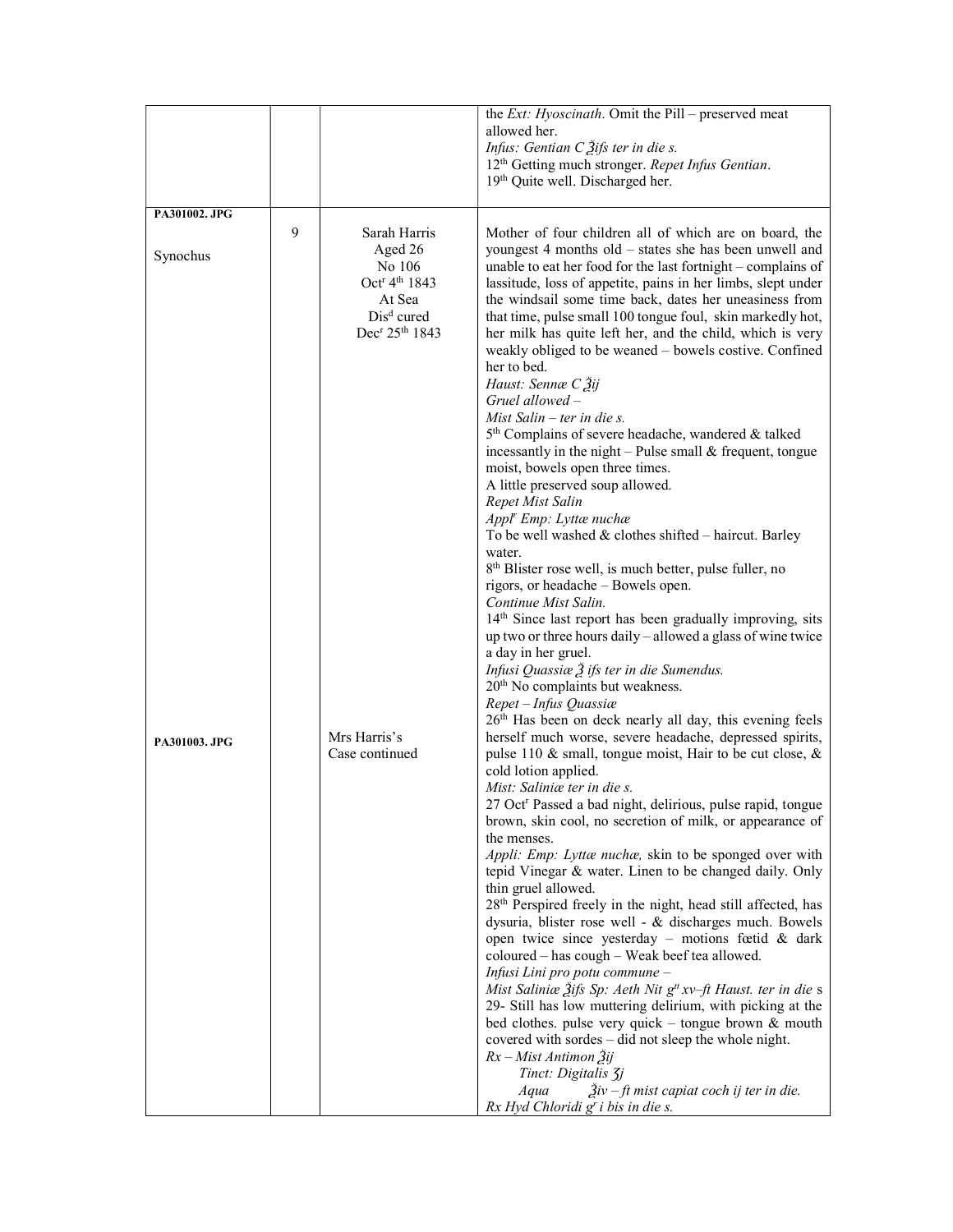|               |  | Nov <sup>r</sup> 3 <sup>rd</sup> Gums slightly affected, bowels purged bilious                                            |
|---------------|--|---------------------------------------------------------------------------------------------------------------------------|
|               |  | evacuations, wanders occasionally, skin cool - passes                                                                     |
|               |  | both her faeces & urine involuntarily. Her mouth was                                                                      |
|               |  | cleaned three or four times during the day. Beef tea to be                                                                |
|               |  | given occasionally. Omit the Calomel.                                                                                     |
|               |  | Rx Ext: Hyoscyami g' ij h.s.s.                                                                                            |
|               |  | $4th$ Slept during the night appears better & more collected                                                              |
|               |  | $-$ several motions. $\frac{1}{2}$ Glass of Port Wine in her gruel.                                                       |
|               |  | Repet Ext: Hyoc.                                                                                                          |
|               |  | $6th$ Rather restless, pulse weak & skin cold, bowels open                                                                |
|               |  | & passed urine both involuntary $-$ Blister to be                                                                         |
|               |  | stimulated. Beef tea & a glass of Port Wine twice a day.                                                                  |
| PA301004. JPG |  | Ext: Hyoscyami g' fs ft Pil h.s.s                                                                                         |
|               |  | Nov <sup>r</sup> 7 <sup>th</sup> Has been collected since last report, has                                                |
|               |  | considerable discharge muco-purulent from the vagina,                                                                     |
|               |  | sleeps better at night, pulse small 110 tongue brown.                                                                     |
|               |  | Continue the nourishment in small quantities but                                                                          |
|               |  | frequently repeated $-$ & the wine. Blister nearly healed.                                                                |
|               |  | Nov <sup>r</sup> 12 <sup>th</sup> Has considerably improved, she is quite                                                 |
|               |  | collected, but passes both fæces & urine involuntary, strict<br>attention is paid to cleanliness, her clothes are changed |
|               |  | often & put immediately into boiling water, & chloride of                                                                 |
|               |  | lime sprinkled under the bottom boards of her bed.                                                                        |
|               |  | $18th$ Sits up 1 hour daily – complains of great pain in                                                                  |
|               |  | making water, has still much discharge from vagina, no                                                                    |
|               |  | milk or appearance of the menses – Continue the Wine $\&$                                                                 |
|               |  | the Preserved meat. Rx Sulph Quininae g' vj Ant: Sulph Dil                                                                |
|               |  | $g^{r}$ xv Aqua $2\gamma j$ - ft mist capiat coch ij ter in die.                                                          |
|               |  | Nov <sup>r</sup> 24 <sup>th</sup> Considerably stronger, appetite good, pain in the                                       |
|               |  | vagina, discharge stopped, states she had an abscess in the                                                               |
|               |  | womb after her last confinement, she has pain deep seated                                                                 |
|               |  | in the right side of the nates, this is considerably swollen,                                                             |
|               |  | & very painful, when pressed hard $-$ has hæmorrhoids - &                                                                 |
|               |  | tenesmus. Warm fomentations to the painful parts.                                                                         |
|               |  | Rx Zinci Sulphas g' xv – opii g' vj Cer Cetaci $\tilde{\mathcal{J}}$ fs – ft Ung <sup>t</sup>                             |
|               |  | pain affecti appli <sup>r</sup>                                                                                           |
|               |  | 30 - Has been in much pain in the right buttock, deep                                                                     |
|               |  | fluctuation is evident, she has no constitutional symptoms.                                                               |
|               |  | Hæmorrhoids much better, bowels regular, considerable                                                                     |
|               |  | discharge from the anus. Applicatur Cataplasma ferventis                                                                  |
|               |  | ter die                                                                                                                   |
|               |  | Dec <sup>r</sup> 6 <sup>th</sup> The matter does not appear to approach the                                               |
|               |  | surface, neither is the skin red, examined per Vagina, and                                                                |
|               |  | found a soft fluctuating tumor, over the Os Tenuis - Warm<br>fomentations, the abscess burst during the night and         |
|               |  | discharged a Pint of well conditioned Pus - the swelling                                                                  |
|               |  | in the right nates has subsided – her appetite is good, and                                                               |
|               |  | she has an additional quantity of Preserved meat & Wine                                                                   |
|               |  | allowed. $-$ A bandage was applied round the hypogastric                                                                  |
|               |  | region.                                                                                                                   |
|               |  | Warm fomentations to be often used, & strict attention                                                                    |
| PA301005. JPG |  | paid to cleanliness. Repet Mist Quinnæ -                                                                                  |
|               |  | 14th Discharge has gradually decreased, and she is getting                                                                |
|               |  | stronger daily. Repet Quinnæ                                                                                              |
|               |  | $20th$ No complaint but weakness – sits up all day - & goes                                                               |
|               |  | on deck.                                                                                                                  |
|               |  | $25^{\text{th}}$ Discharged her from the Sick List-                                                                       |
|               |  | Feb <sup>r</sup> 5 <sup>th</sup> The day before I left the Colony, this woman                                             |
|               |  | continued well and had no return of pain or discharge.                                                                    |
|               |  |                                                                                                                           |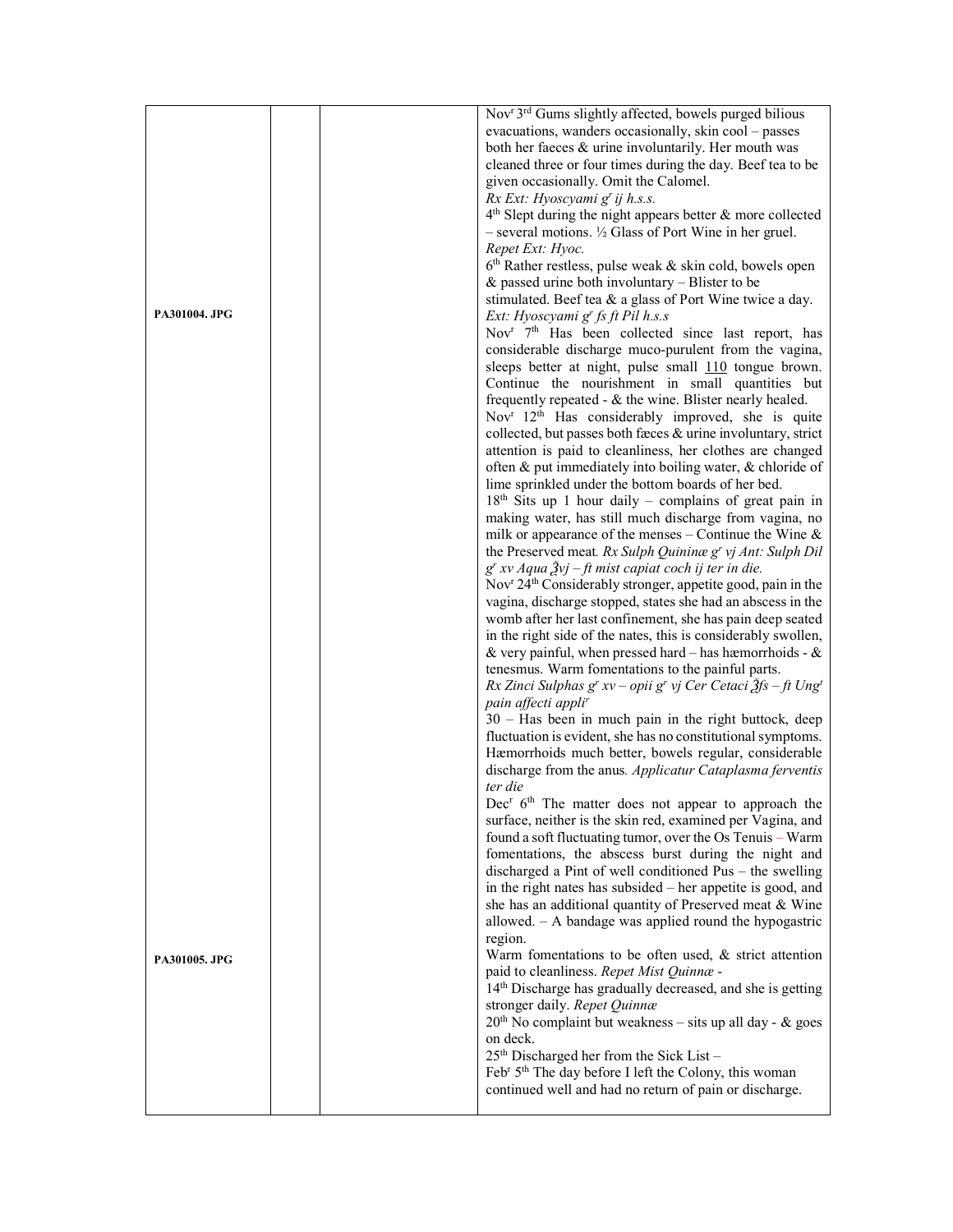| Ophthalmia                  | 10 | Hannah Moore<br>Aged 30<br>130<br>Oct <sup>r</sup> 4 <sup>th</sup> 1843<br>Dis <sup>d</sup> Oct <sup>r 9th</sup> 1843                  | Severe pain, and intolerance of light - secretion of acrid<br>tears – felt it first last evening, the conjunctiva is much<br>infected, $\&$ partial chemosis is formed – had shivering<br>last night.<br>Rx Pulv: Jalapii C $\partial$ ij ft Pulv. stat. s. et repetat si opus<br>fuerit.<br>Tepid fomentation to be after used.<br>5. Purged well, eye less painful - considerable purulent<br>discharge $-A$ <i>pply Cer: Cetacei at night to the Tarsi.</i><br>Repeat the fomentations<br>6. Going on well – to wear a shade.<br>Rx Arg: Nit g' ij<br>Aqua<br>$2$ ij ft Solu. To be dropped in to the eye<br>morning & evening.<br>7. Repetatur<br>8<br>$D^{\circ}$<br>nearly well.<br>9 <sup>th</sup> Discharged her.                                                                                                                                                                                                                                                                                                                                                                                                                                                                                                                                                                                                                                                                                                                                                                                                                                                                                                                                                                                                                                                                                                                      |
|-----------------------------|----|----------------------------------------------------------------------------------------------------------------------------------------|------------------------------------------------------------------------------------------------------------------------------------------------------------------------------------------------------------------------------------------------------------------------------------------------------------------------------------------------------------------------------------------------------------------------------------------------------------------------------------------------------------------------------------------------------------------------------------------------------------------------------------------------------------------------------------------------------------------------------------------------------------------------------------------------------------------------------------------------------------------------------------------------------------------------------------------------------------------------------------------------------------------------------------------------------------------------------------------------------------------------------------------------------------------------------------------------------------------------------------------------------------------------------------------------------------------------------------------------------------------------------------------------------------------------------------------------------------------------------------------------------------------------------------------------------------------------------------------------------------------------------------------------------------------------------------------------------------------------------------------------------------------------------------------------------------------------------------------------|
| PA301006. JPG<br>Rheumatism | 11 | Mary Ann Butterworth<br>Aged 22<br>1<br>Oct <sup>r</sup> 13 <sup>th</sup> 1843<br>$Disd$ her<br>Nov <sup>r</sup> 15 <sup>th</sup> 1843 | Of a full plethoric habit of body, has laboured under<br>menorrhagia since her confinement $6$ months ago $-$ this<br>has left her the last week - she has suffered before from<br>acute Rheumatism - After sitting on deck at work under<br>the wind of a sail, complains of pains in the wrists, knees<br>& ankles – severe headache - & hot skin etc.<br>Confined her to bed. Barley Water -<br>Calomel g' ij Ant Tart g' 1/6<br>Conf q s. ft Pil stat. s.<br>Haust Infus: Sennæ<br>Mist Antim ter in die s.<br>15 <sup>th</sup> Much better, no fever, pains shift about sore at night<br>- bowels well purged-<br>20 <sup>th</sup> Sits up during the day. Pres <sup>d</sup> meat et Mist Quinnæ<br>ter in die s.<br>24 <sup>th</sup> Was on deck yesterday for three hours, had a return<br>of pains in the limbs, $&$ fever – this morning has<br>headache, the knees & ankles are swollen. <i>V.S. ad <math>\tilde{g}xij</math></i><br>Pulv Jalap C. $\partial ij - stat. s - Mist$ Antim.<br>Oct <sup>r</sup> 25 <sup>th</sup> Pains most severe, no sleep - considerable<br>swelling of the knees $\&$ ankles - Pulse 100 $\&$ weak, skin<br>clammy.<br>Flannel bandages to be applied to the swollen parts.<br>Rx. Vin Colchici g <sup>tt</sup> xxx<br>Mist Camhor; Žifs fy Haust quartis quaque hora s.<br>26. Repet<br>28. Pains still severe right wrist the worst – less fever –<br>not purged. Repet Haustus Sed add. Vin: Colchici g <sup>tt</sup> xij<br>30 Vomited & purged - limbs less painful pulse 90 &<br>fuller tongue moist, Skin cool.<br>Omit the Colchicum. Rice allowed.<br>Nov <sup>r</sup> 5 Daily gaining strength - Glass of Wine twice a<br>day.<br>Nov <sup>r</sup> 9 <sup>th</sup> Mist Quinina ter in die s.<br>" $12th$ Improving daily, no pain & she sleeps well.<br>15 <sup>th</sup> Discharged her. |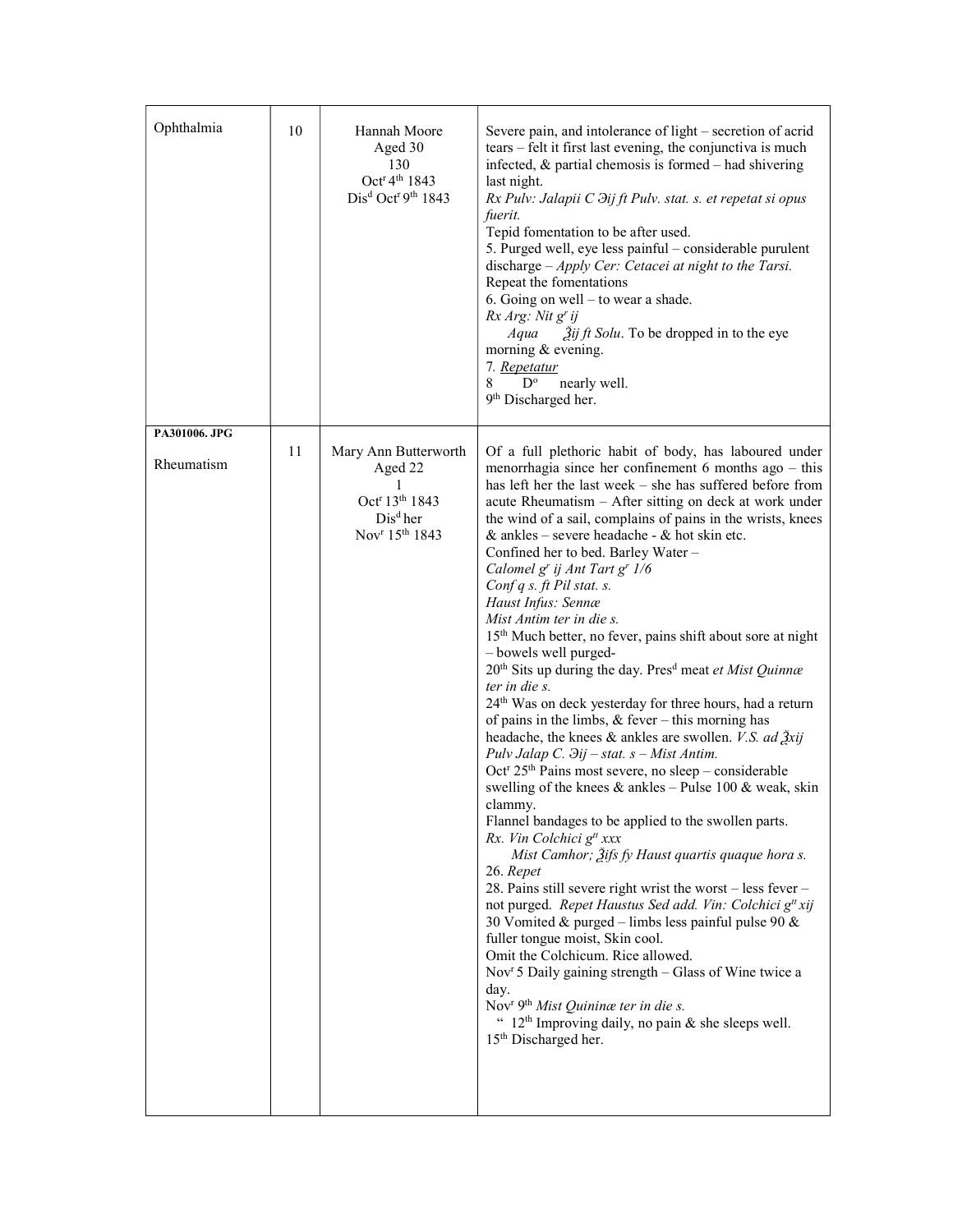| PA301007. JPG               |    |                                                                                                                                                                                                                                                                                                                                     |                                                                                                                                                                                                                                                                                                                                                                                                                                                                                                                                                                                                                                                                                                                                                                                                                                                                                                                                                                                                                                                                                                                                                                                                                                                                                                                                                                                                                                                                                                       |
|-----------------------------|----|-------------------------------------------------------------------------------------------------------------------------------------------------------------------------------------------------------------------------------------------------------------------------------------------------------------------------------------|-------------------------------------------------------------------------------------------------------------------------------------------------------------------------------------------------------------------------------------------------------------------------------------------------------------------------------------------------------------------------------------------------------------------------------------------------------------------------------------------------------------------------------------------------------------------------------------------------------------------------------------------------------------------------------------------------------------------------------------------------------------------------------------------------------------------------------------------------------------------------------------------------------------------------------------------------------------------------------------------------------------------------------------------------------------------------------------------------------------------------------------------------------------------------------------------------------------------------------------------------------------------------------------------------------------------------------------------------------------------------------------------------------------------------------------------------------------------------------------------------------|
| Scorbutus                   | 12 | Jane Billington<br>Aged 26<br>Sarah Reid<br>Aged 49<br>Eliza Normington<br>Aged 19<br>Eliz <sup>th</sup> Hutchinson<br>Aged 21<br>Ellen Mortimer<br>Aged 45<br>between<br>Oct <sup>r</sup> 26 1843<br>And<br>Nov $r$ 1843<br>Discharged<br>Dec <sup>r</sup> 4 <sup>th</sup> 1843<br>At Sea mostly when<br>past Cape of Good<br>Hope | These five women had decided symptoms of Scurvy, viz<br>sponginess of the gums, great dejection of spirits, swelling<br>at the precordia, Diarrhoea, & loss of appetite, and two of<br>these viz (Mortimer and Read) had Petechiæ & eruption<br>on the Scalp. All these symptoms were undoubtedly<br>accelerated by their unfortunate situations, and by their<br>previous prison discipline.<br>Oatmeal was issued to these in lieu of the Salt<br>Provisions – and one ounce, or one $\&$ a half ounces of the<br>following mixture was given (as recommend by Dr<br>Cameron) two, three or even four times a day, the latter to<br>Mortimer & Read.<br>Rx Pot: Nitras - Žviij<br>Succi: Limon 2Lx<br>Ol Menth: $Pip gr x$<br>Sp: $Rectif - 3fs$<br>$Misce -$<br>After taking this mixture three or four days they began to<br>improve in health and appearance, the petechiæ first<br>disappeared, their spirits improved, - Except in the case of<br>Reid, the diarrhoea ceased $-$ So conscious were these<br>women, that they owed their improved state of their health<br>to the medicine, that they solicited it to be repeated<br>oftener. It was generally persisted in for 14 or 15 days,<br>but in the cases of Mortimer and Read it was given more<br>or less for 28 days.<br>General exercise was adopted every evening by means<br>of skipping ropes etc.<br>On my leaving the Colony six weeks after these<br>women were in good health, and no remains of the<br>scorbutic symptoms. |
| PA301008. JPG<br>Rheumatism | 13 | Hannah Goff<br>Aged 17<br>No 153<br>Oct <sup>r</sup> 27 <sup>th</sup> 1843<br>At Sea<br>Dis <sup>d</sup> Cured<br>Nov <sup>r</sup> 5 <sup>th</sup> 1843                                                                                                                                                                             | Complains of severe pains in her shoulders, and knees, has<br>considerable fever, stats she got wet yesterday morning<br>when washing - bowels confined, thirst. Confined to bed.<br>Infus: Sennæ Comp Žij<br>Magnes Sulphas 3fs<br>Liq: Vil. C.C. $g'$ x ft Haust – stat sum' et repetatur si opus<br>fuerit. Mist. Antimonialis Ziij quartis quaque h.s.<br><b>Barley Water</b><br>28 <sup>th</sup> Great pain all night, has not made water she states for<br>three days – complains of great pain on pressing above the<br>pubis, there is also some fullness there. - has headache,<br>tongue foul, bowels not purged, took two of the purging<br>draughts. Passed a catheter and drew off about $1 \frac{1}{2}$ pints<br>of urine. Capiat: Ol. Ricini $\tilde{A}$ j stat. s.<br>Vespere - States herself greatly relieved, bowels purged<br>twice. Shoulders & knees painful.<br>Rx. Pulv: Ipecac: $C g^r x h.s.s$<br>29th Perspired considerably feels better, parts are still<br>painful - Pulse soft. Appli Lin Volet parti affect:<br>30 <sup>th</sup> Joints less painful. Repet Liniment Volet. Urine<br>passed regularly. To get up part of the day.<br>Nov <sup>r</sup> 2 <sup>nd</sup> No complaint but weakness.<br>Mist Quininæ 3ifs ter in die s.<br>Glass of wine twice a day.<br>Nov <sup>r</sup> 3 <sup>rd</sup> Repet, 4 <sup>th</sup> D <sup>o</sup><br>5 <sup>th</sup> Discharged her.                                                                                        |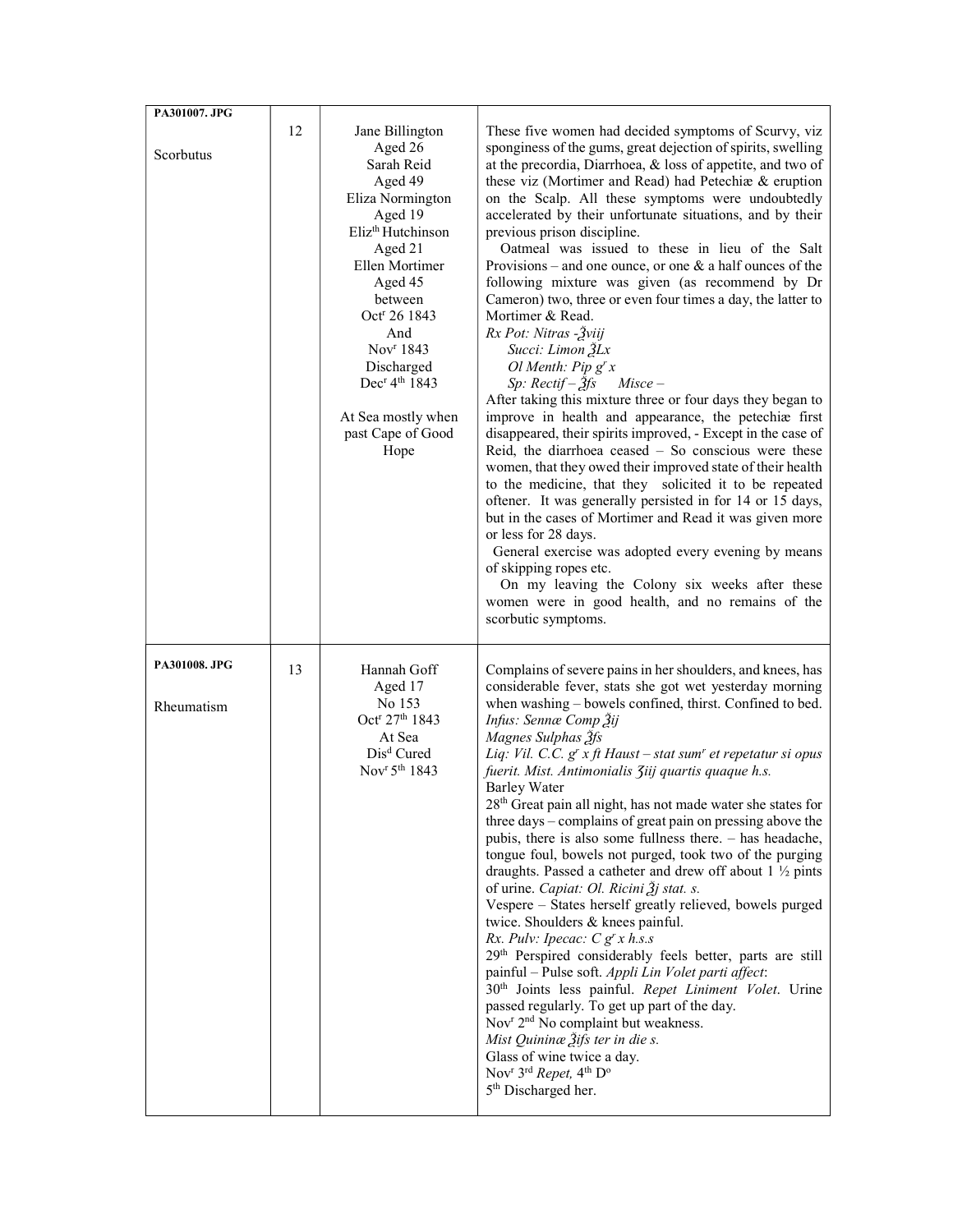| PA301009. JPG<br>Diarrhoea | 14 | Mary Kains<br>Aged 22<br>189<br>Nov <sup>r 2nd</sup> 1843<br>At Sea<br>Dis <sup>d</sup> her<br>Nov <sup>r</sup> 15 <sup>th</sup> 1843            | This woman has fallen away considerably the last month.<br>She was on the Sick List a month ago with simple<br>continued fever, & remained weak for a long time, she is<br>of a spare habit of body, states her bowels have been much<br>disordered the last week $-$ has loss of appetite, severe<br>griping and purging, worse in the night, tenesmus, menses<br>irregular. Confined her to bed. Gruel or Arrow Root.<br>Capiat Ol Ricini Zvjs<br>$Rx P.$ Ipecac $C gr$ vij h.s.s.<br>3 <sup>rd</sup> Purged three times in the night.<br>Rx. Mist: Cretæ Žyfs<br>Tinct: Catechu 3fs<br>Opii <i><b>J</b>j</i> misce<br>Capiat coch ij ter in die.<br>4 <sup>th</sup> Purged once in the night, stool light coloured, griping<br>is more severe than yesterday.<br>Rx. Hyd: $c$ – Cretæ g <sup>r</sup> vj<br>Pulv: Rehei g' vij ft Pulv. bis in die sum'<br>5. Repet. $6^{th}$ $D^o$ $7^{th}$ $D^o$<br>8 <sup>th</sup> Is much better, purged once only since yesterday, no<br>pain, appetite better, allowed her some preserved meat,<br>does not take the Lime Juice.<br>10 <sup>th</sup> Going on well, no griping or purging, tongue clean,<br>appetite better, still weak - allowed her two glasses of<br>wine daily.<br>Mist Quininæ $\tilde{A}$ i ter in die s.<br>13 <sup>th</sup> Getting stronger, bowels regular.<br>15. Discharged her. |
|----------------------------|----|--------------------------------------------------------------------------------------------------------------------------------------------------|------------------------------------------------------------------------------------------------------------------------------------------------------------------------------------------------------------------------------------------------------------------------------------------------------------------------------------------------------------------------------------------------------------------------------------------------------------------------------------------------------------------------------------------------------------------------------------------------------------------------------------------------------------------------------------------------------------------------------------------------------------------------------------------------------------------------------------------------------------------------------------------------------------------------------------------------------------------------------------------------------------------------------------------------------------------------------------------------------------------------------------------------------------------------------------------------------------------------------------------------------------------------------------------------------------------------------------------------------|
| PA301010. JPG<br>Atrophy   | 15 | Susan Taylor's child<br>Aged 2 months<br>Nov <sup>r</sup> 4 <sup>th</sup> 1843<br>At Sea<br>D.<br>D.<br>Dec <sup>r</sup> 16 <sup>th</sup> 1843   | This child was born on board, the mother is a spare weak<br>person and has not a sufficiency of milk, she is allowed<br>extra Wine and gruel, and the child Arrow Root etc. The<br>child when born was a fine full grown one, but it speedily<br>became emaciated, $\&$ had diarrhoea, and the mesenteric<br>glands became diseased. Small doses of P Rhei & the Hyd<br>$c$ Creta was give it, & strict attention was paid to<br>cleanliness, a nurse was found for the child, the mother<br>suffering from Ophthalmia. It occasionally rallied, but<br>aphthiæ appeared, and it rapidly sank, and died on the 16 <sup>th</sup><br>Dec <sup>r</sup> 1843                                                                                                                                                                                                                                                                                                                                                                                                                                                                                                                                                                                                                                                                                             |
| Atrophia                   | 16 | Sarah Harrison's child<br>Aged 4 months<br>Nov <sup>r</sup> 12 <sup>th</sup> 1843<br>At Sea<br>D.<br>D.<br>Dec <sup>r</sup> 4 <sup>th</sup> 1843 | This child was 1 month old when it came on board and a<br>small weakly child. The mother continued to suckle it,<br>until the beginning of October, when she lost her milk<br>through sickness. although nourishment was given viz -<br>Soup - Arrow Root or Farinaceous food etc yet like many<br>of the other very young children it became more and more<br>emaciated, the secretions became vitiated, aphthæ<br>appeared, and it died on the 4 <sup>th</sup> Dec <sup>r</sup> . Occasionally a<br>purgative was given, and alterative doses of Hyd e Creta.                                                                                                                                                                                                                                                                                                                                                                                                                                                                                                                                                                                                                                                                                                                                                                                      |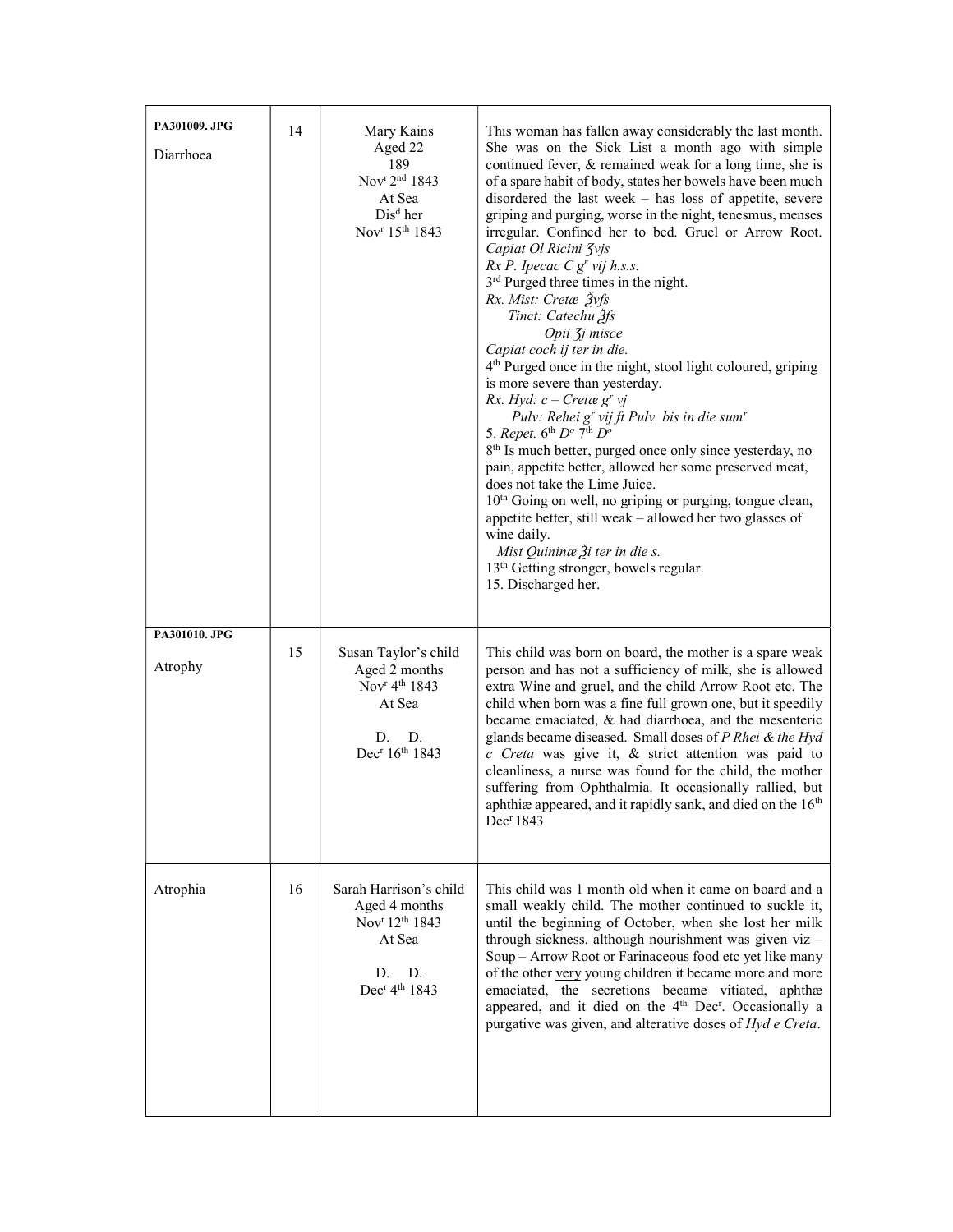| PA301011. JPG                |    |                                                                                                                                                        |                                                                                                                                                                                                                                                                                                                                                                                                                                                                                                                                                                                                                                                                                                                                                                                                                                                                                                                                                                                                                                                                                                                                                                                                                                                                                                                                                                                                                                                                                                                                                                                                                                                                                                                       |
|------------------------------|----|--------------------------------------------------------------------------------------------------------------------------------------------------------|-----------------------------------------------------------------------------------------------------------------------------------------------------------------------------------------------------------------------------------------------------------------------------------------------------------------------------------------------------------------------------------------------------------------------------------------------------------------------------------------------------------------------------------------------------------------------------------------------------------------------------------------------------------------------------------------------------------------------------------------------------------------------------------------------------------------------------------------------------------------------------------------------------------------------------------------------------------------------------------------------------------------------------------------------------------------------------------------------------------------------------------------------------------------------------------------------------------------------------------------------------------------------------------------------------------------------------------------------------------------------------------------------------------------------------------------------------------------------------------------------------------------------------------------------------------------------------------------------------------------------------------------------------------------------------------------------------------------------|
| Ophthalmia                   | 17 | Susan Taylor<br>Aged 22<br>136<br>Nov <sup>r</sup> 12 <sup>th</sup> 1843<br>At Sea<br>Dis <sup>d</sup> cured<br>Nov <sup>r</sup> 28 <sup>th</sup> 1843 | This woman who has a child born on board, sleeps near<br>the fore hatchway, she is of a spare & weakly habit of<br>body - Severe inflammation of the Conjunctiva, with<br>severe Rheumatic affection of the Scalp. - The eyelids<br>are swollen and closed.<br>Tepid fomentations to be frequently used, a sponge given<br>to be used by her alone in strict attention to cleanliness.<br>$13th$ Had no sleep – profuse purulent discharge from the<br>eyelids.<br>Repet: Fomentation. Capiat: Pulv: Ipecac: C gr viij h.s.s.<br>The edges of the Eyelids to be anointed with the Cer:<br>Cetacei.<br>Nov <sup>r</sup> $16th$ 1843 – Still much purulent discharge – feels<br>greatly relieved from the tepid fomentations, slept better<br>last night, eyelids not agglutinated this morning.<br>Repetatur foment etc<br>$16th$ Discharge considerable but no pain – bowels<br>confined.<br>Ol. Ricini Žj s.s.<br>Rx. Zinci: Sulph g' vj<br>$\frac{\partial y}{\partial y} - \frac{f}{f}$ Collyria – To be used tepid<br>Aquæ<br>three times a day $-Appli$ Emp Lyttænuche<br>$17th$ Less discharge – blister rose well – bowels purged.<br>To wear a shade. Repet Collyria<br>$20th$ No pain – but the vessels of the conjunctiva are<br>much distended. $Rx - Argenti$ Nitras g' ij<br>Aquæ $\tilde{f}$ j ft Guttae<br>1 drop into the outer canthus of the eye morning and<br>evening.<br>24 <sup>th</sup> The drops which at first gave great pain, she can<br>now bear well, eyes are much better, eyelids are open.<br>Repet Guttae<br>25. Only to wear the shade and gradually accustom the<br>eyes to the light on deck.<br>28. Eyes quite well $-$ to wear the shade a few days longer<br>- Discharged her. |
| PA301012. JPG<br>Constipatio | 18 | Eliza Johnstone<br>Aged 18<br>52<br>Nov <sup>r</sup> 17 1843<br>At Sea<br>$Disd$ cured<br>Nov <sup>r</sup> 24 <sup>th</sup> 1843                       | Leucophlegmatic habit of body. Complains of pain in the<br>situation of the transverse colon, states her bowels have<br>not been open for 10 days past.<br>Rx. Hyd: Chloridi g' v<br>Ext: Colocynth: C gr x<br>Ol: Menthæ Pip g' i ft Pil no iij - stat sume <sup>s</sup><br>Rx. Infusi. Sennæ C <sup>3fs</sup><br>Magnes Sulph 3fs<br>Liq: Vol: C. C. $g^{r} x ft$ Haustus. To be taken three<br>hours after the Pills, and repeated at 1 o'clock, if<br>necessary.<br>18 <sup>th</sup> Although the Draught was again repeated, her<br>bowels have not been open, complains of more pain in<br>the situation of the colon, tongue white no appetite.<br>Enema Purgans<br>Sp: Terebinth $\tilde{g}$ fs. – and to be repeated in three hours.<br>The enema brought away hardened faeces only.<br>Repet: Enema-<br>Capiat: Ol: Ricini Žj<br>19th Vomited the Castor Oil no evacuation, pulse<br>quickened, severe pain in the abdomen.                                                                                                                                                                                                                                                                                                                                                                                                                                                                                                                                                                                                                                                                                                                                                                                 |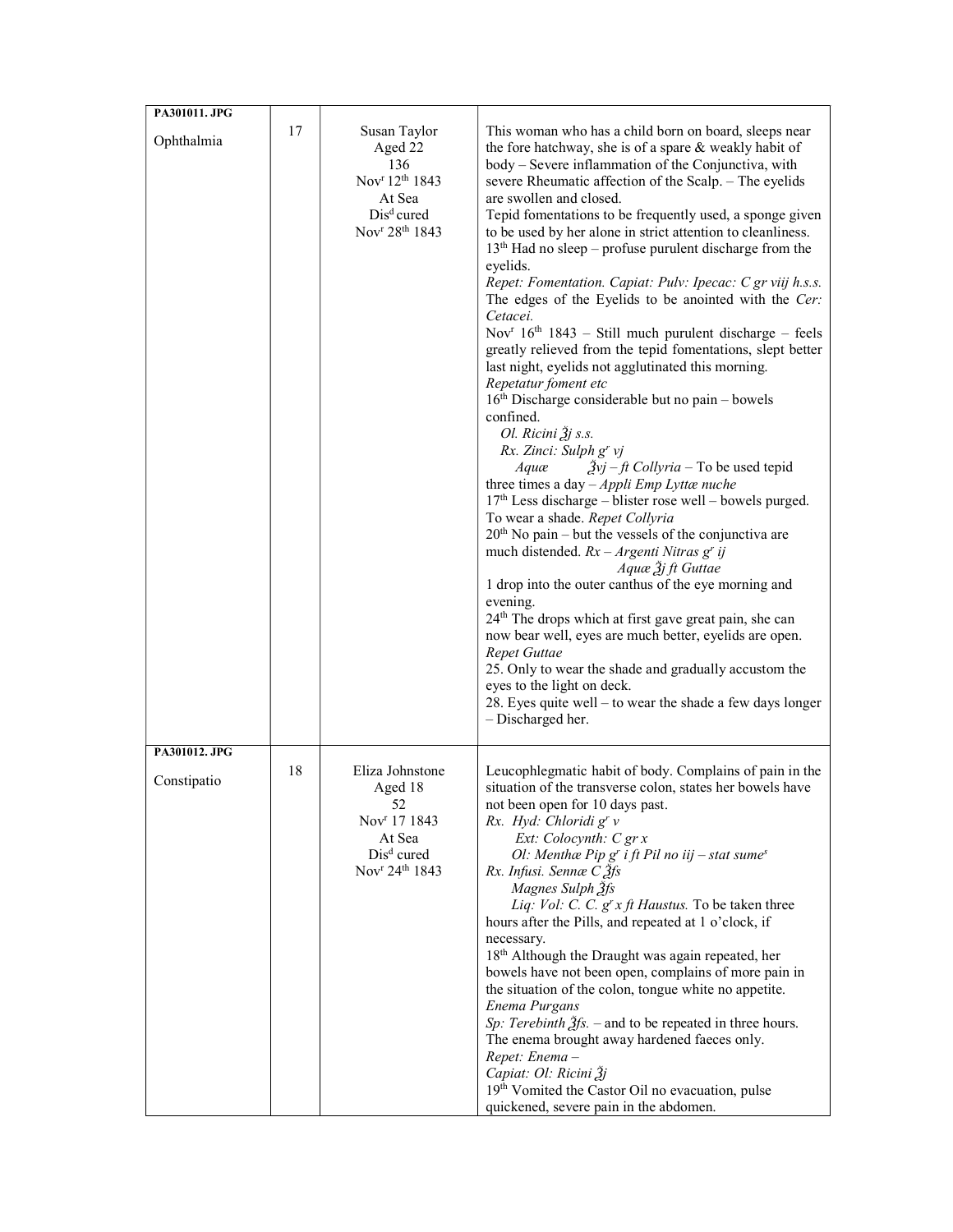|                          |    |                                                                                                                                           | Rx. Ol: Croton g' iij<br>Micæ Panis q.s. ft Pil no ij - Capiat $\frac{1}{2}$ tab et<br>repetatur post hores tres, si opus fuerit.<br>Vespere. Purged three times, most copiously, pain<br>relieved, and has had some sleep.<br>$20th$ Purged twice in the night, passed a quantity of<br>scybala, better in other respects.<br>Rx. Pil: Hydrarg g' iij<br>Ext: Colocynth g' iij<br>P. Ipecac gr $\frac{1}{4}$ ft Pil – bis in die sem <sup>s</sup><br>22 <sup>nd</sup> Bowels act regularly, stools bilious, no complaint<br>but weakness.<br>24 <sup>th</sup> Discharged her.                                                                                                                                                                                                                                                                                                                                                                                            |  |  |  |  |
|--------------------------|----|-------------------------------------------------------------------------------------------------------------------------------------------|---------------------------------------------------------------------------------------------------------------------------------------------------------------------------------------------------------------------------------------------------------------------------------------------------------------------------------------------------------------------------------------------------------------------------------------------------------------------------------------------------------------------------------------------------------------------------------------------------------------------------------------------------------------------------------------------------------------------------------------------------------------------------------------------------------------------------------------------------------------------------------------------------------------------------------------------------------------------------|--|--|--|--|
| PA301013 JPG<br>Synochus | 19 | Eliza Gorman<br>Aged 20<br>144<br>Nov <sup>r</sup> 24 <sup>th</sup> /43<br>At Sea<br>Disd cured<br>Nov <sup>r</sup> 30 <sup>th</sup> 1843 | Had shiverings in the night, is now in her bed, complains<br>of severe headache, has a quick pulse, and foul tongue,<br>skin hot, thirst, got wet yesterday morning on deck, she<br>was menstruating – this has stopped.<br>Warm fomentations to the hypogastric region.<br>Ol: Ricini Žvj s.s.<br>$Rx - Mist:$ Antimon $\tilde{g}$ fs<br>Sp: Aether Nit $gr x ft$ Haust – ter in die s.<br>25 <sup>th</sup> Much the same as yesterday, bowels open, still has<br>considerable fever.<br>Pediluvium<br><b>Barley Water</b><br>Repet Mist: Antimonialis etc<br>26. Repet: Mist<br>27 <sup>th</sup> Much better, skin moist, menses has returned, no<br>headache – says she has not been able to sleep since her<br>illness.<br>Capiat: Pulv Ipecac $C g^{r}$ iij h.s.s.<br>28 <sup>th</sup> Slept better, no complaint but weakness<br><i>Rx Infus:</i> Gentin C gifs ter in die sumend <sup>s</sup><br>29 <sup>th</sup> Repetatur<br>30 <sup>th</sup> Well - Discharged. |  |  |  |  |
| PA301014 JPG<br>Synochus | 20 | Diane Wilson<br>Aged 19<br>114<br>Dec <sup>r</sup> 6 1843<br>At Sea<br>Dis <sup>d</sup> cured<br>Dec <sup>r</sup> 13 <sup>th</sup> 1843   | Of a thin spare habit. Had severe rigors in the night, now<br>has severe headache, skin hot, tongue foul, pulse $90 \&$<br>hard, has not been unwell for four months.<br>Confined her to bed.<br>Rx. Liq: Ammon C. Žij<br>Liq: Anti: Tart 3j<br>Sp: Aether Nit 3j<br>Žiij ft mist, Capiat coch ij ter in die.<br>Aqua<br>Cold Lotion to the head.<br>7 <sup>th</sup> Restless night, slightly delirious, skin hot and tongue<br>$\text{dry}-\text{pulse }100$ . Cucurbitala crumentis ad nuche - $\tilde{A}$ viij<br>Rx. Infus: Senna C 3ifs<br>Magnes: Sulph $\tilde{A}$ fs ft Haust: stat. s.<br>Mist: Antimon $\overline{f}$ vj ter in die s.<br><b>Barley Water</b><br>Hair had to be cut close $\&$ head kept wet with vinegar $\&$<br>water.<br>8 <sup>th</sup> Bowels purged, better than yesterday, skin & tongue<br>moist.<br>Repet Mist: Antimon.                                                                                                               |  |  |  |  |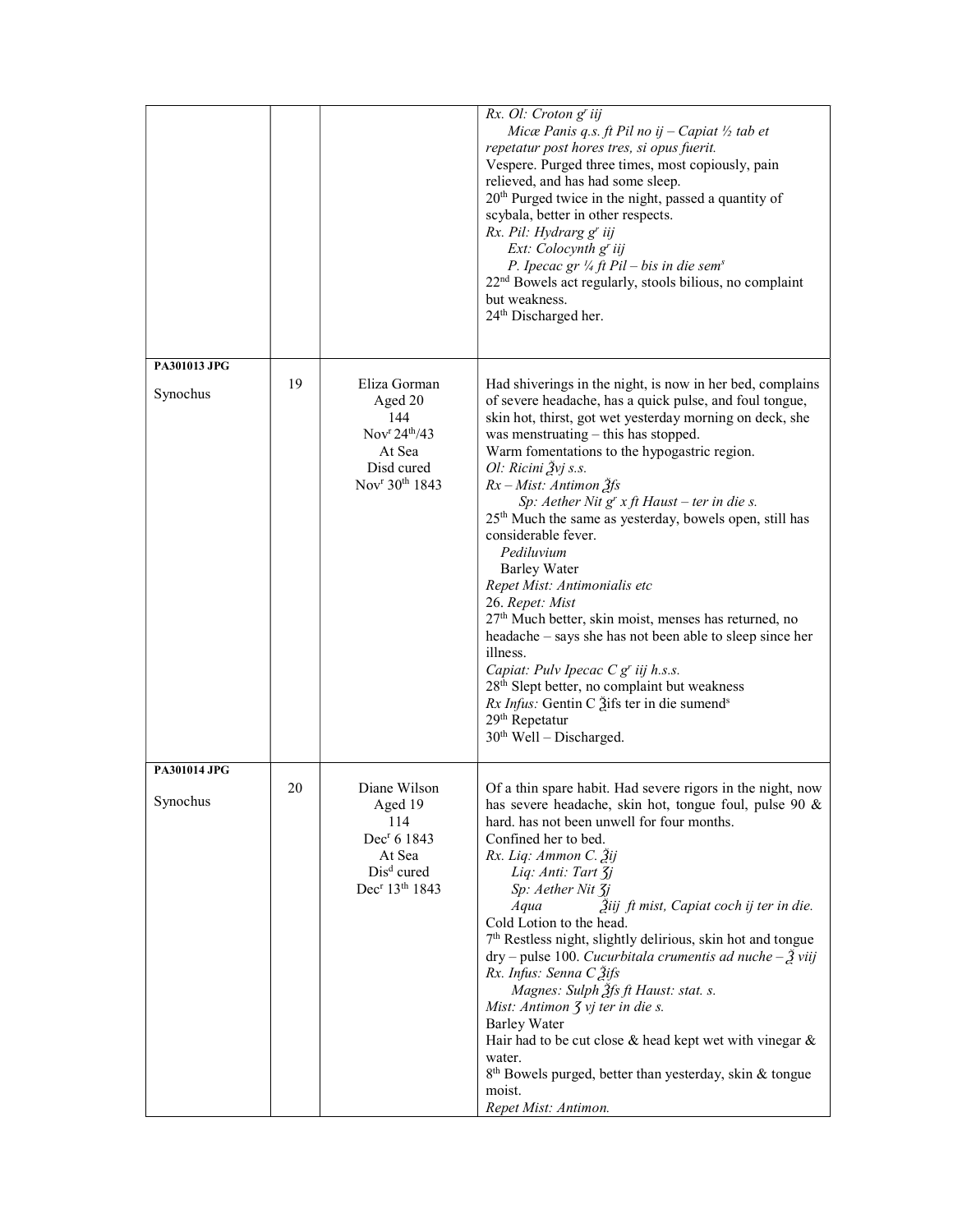|                                         |    |                                                                                                                                                                                | 9 <sup>th</sup> Continues improving menses appeared during the<br>night, bowels open.<br>10 <sup>th</sup> No fever, or complaint but weakness. Increased diet.<br>Rx. Infus Gentin C 3ifs<br>Mist Camphor $\tilde{g}$ fs ft Haust: ter in die sumendus<br>11 <sup>th</sup> Repet: Infus: Gent:<br>$12th$ Repet.<br>13 <sup>th</sup> Discharged her.                                                                                                                                                                                                                                                                                                                                                                                                     |  |  |  |  |
|-----------------------------------------|----|--------------------------------------------------------------------------------------------------------------------------------------------------------------------------------|---------------------------------------------------------------------------------------------------------------------------------------------------------------------------------------------------------------------------------------------------------------------------------------------------------------------------------------------------------------------------------------------------------------------------------------------------------------------------------------------------------------------------------------------------------------------------------------------------------------------------------------------------------------------------------------------------------------------------------------------------------|--|--|--|--|
| PA301015 JPG                            |    |                                                                                                                                                                                |                                                                                                                                                                                                                                                                                                                                                                                                                                                                                                                                                                                                                                                                                                                                                         |  |  |  |  |
| Hydrocephalus                           | 21 | Jane Wilson's child<br>Aged 10 months<br>Dec <sup>r</sup> 14 <sup>th</sup> 1843<br>At Sea<br>D. D.<br>Dec <sup>r</sup> 23rd 1843                                               | Small weakly child, it has at various times had medicine<br>& extra food allowed. Its bowels are much disordered,<br>green offensive stools, frequent screaming, pupils<br>contracted, moans incessantly – has cut two of the incisor<br>teeth.<br>Rx Hyd: Chloridi g' i<br>Magnesia $gr$ v ft Pulv statim sumendus<br>Hyd $c$ Creta $gr$ iv omni nocte adhib'.<br>18. Child lies in a semi-comatose state, swallows with<br>difficulty. It was placed in a warm bath. Repet Pulv h.s.s.<br>- allowed gruel or Arrow Root.<br>20 <sup>th</sup> Much in the same state, pupils are dilated, cannot get<br>it to take anything, breathes with difficulty.<br>Repeat the warm bath.<br>23 <sup>rd</sup> Gradually sank and died this morning at 4 o'clock. |  |  |  |  |
|                                         |    |                                                                                                                                                                                |                                                                                                                                                                                                                                                                                                                                                                                                                                                                                                                                                                                                                                                                                                                                                         |  |  |  |  |
| Diarrhoea                               | 22 | Eliz <sup>th</sup> Jessop<br>Aged 38<br>90<br>Dec <sup>r</sup> 23rd 1843<br>At Sea<br>Dis <sup>d</sup> to the Hospital<br>Dec <sup>r</sup> 26 <sup>th</sup> 1843               | Is suckling - a child 12 months old - Has she states been<br>very weak for some time, for the last two days has suffered<br>from a bowel complaint, with severe pain in the abdomen.<br>She is very low -& constantly fretting.<br>Child to be weaned. Gruel with a little Port Wine.<br>Rx. Mist Creta 3ifs<br>Tinct: Catechu Zj ft Haust - ter in die s.<br>24. Bowels still much purged, pain severe. Hot<br>fomentations.<br>Capiat: Ol: Ricini 3iv. Arrow Root or Gruel.<br>$25th$ Better today, but very weak - less pain.<br>P. loecac $C g'$ iij h.s.s.<br>26 <sup>th</sup> Sent her to the Hobart Town Hospital.                                                                                                                               |  |  |  |  |
| <b>PA301016 JPG</b><br>23<br>Rheumatism |    | Mary A. Hamilton<br>Aged 30<br>166<br>Dec <sup>r</sup> 25 <sup>th</sup> 1843<br>Off the Derwent<br>Sent to the Hospital<br>Dec <sup>r</sup> 26 <sup>th</sup> 1843              | This woman has had good health all the voyage. This<br>morning complains of inability to move the lower<br>extremities, has some heat of skin, joints are most painful,<br>but these are not swollen.<br>Appli. Lin. Volat: parti affect:<br>Capiat: Pulv: Ipecac C g' viij h.s.s<br>26 <sup>th</sup> Much the same as yesterday, more pain in the night.<br>Sent her to the Hobart Town Hospital.                                                                                                                                                                                                                                                                                                                                                      |  |  |  |  |
| Synocchus                               | 24 | Augusta Wilson<br>Aged 40<br>149<br>Jan <sup>y</sup> 1 <sup>st</sup> 1844<br><b>River Derwent</b><br>Dis <sup>d</sup> to the Hospital<br>Jan <sup>y</sup> 2 <sup>nd</sup> 1844 | This woman is also suckling, states she got wet washing<br>yesterday. Complains she has pains all over her, has hot<br>skin, and other febrile symptoms. Confined to bed.<br>Rx. Pulv: Antim. $C gr$ iv ft Pulv: ter in die s.<br>Barley Water.<br>2 <sup>nd</sup> States she is unable to walk, and as the Prisoners are<br>likely to be soon landed she was sent to the Hospital.                                                                                                                                                                                                                                                                                                                                                                     |  |  |  |  |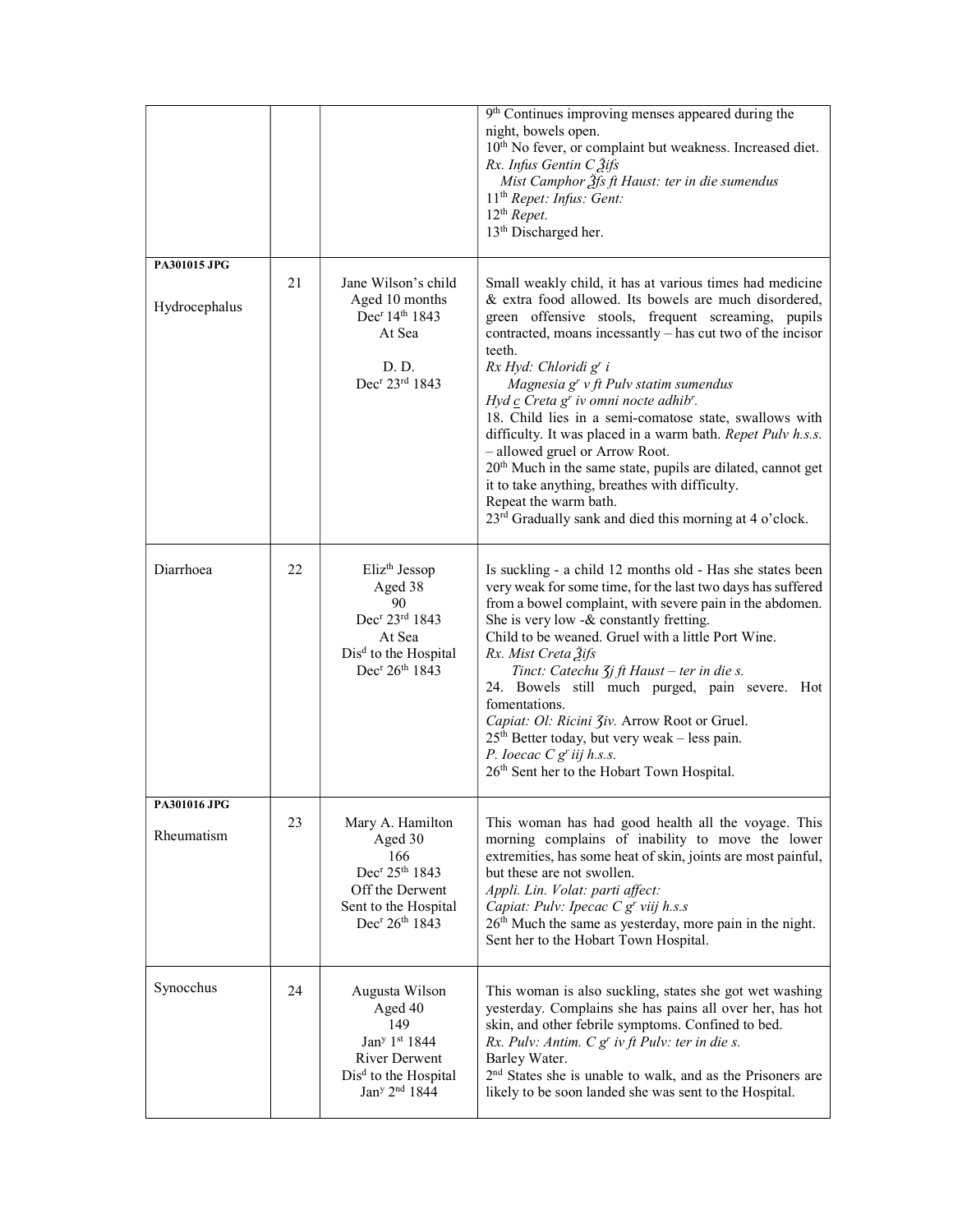| PA301016 JPG |    |                                                                                                                                                        |                                                                                                                                                                                                                                                                                                                                                                                                                                                                                                                                                                                |
|--------------|----|--------------------------------------------------------------------------------------------------------------------------------------------------------|--------------------------------------------------------------------------------------------------------------------------------------------------------------------------------------------------------------------------------------------------------------------------------------------------------------------------------------------------------------------------------------------------------------------------------------------------------------------------------------------------------------------------------------------------------------------------------|
| Scald        | 25 | Thomas Foley<br>Aged 4 years<br>Jan <sup>y</sup> 2 <sup>nd</sup> 1844<br>Derwent River<br>$Disd$ to the shore<br>Jan <sup>y</sup> 6 <sup>th</sup> 1844 | Today was severely scalded, on the right arm and side, the<br>skin was not off $-$ Tow confined with bandages was<br>applied immediately, and he was put to bed. In the evening<br>the skin was cold, and he appeared approaching a state of<br>collapse.<br>Warm Wine and Water was moderately given.<br>3 <sup>rd</sup> Better this morning, did not remove the bandages.<br>$4th$ Did not sleep, great pain, bandages removed, & the<br>ulcerated parts dressed with the Cer: Resinæ.<br>$5th$ Ditto<br>$6th$ Discharged – the Prisoners were landed early this<br>morning. |

Jason Lardner Surgeon Superintendent Woodbridge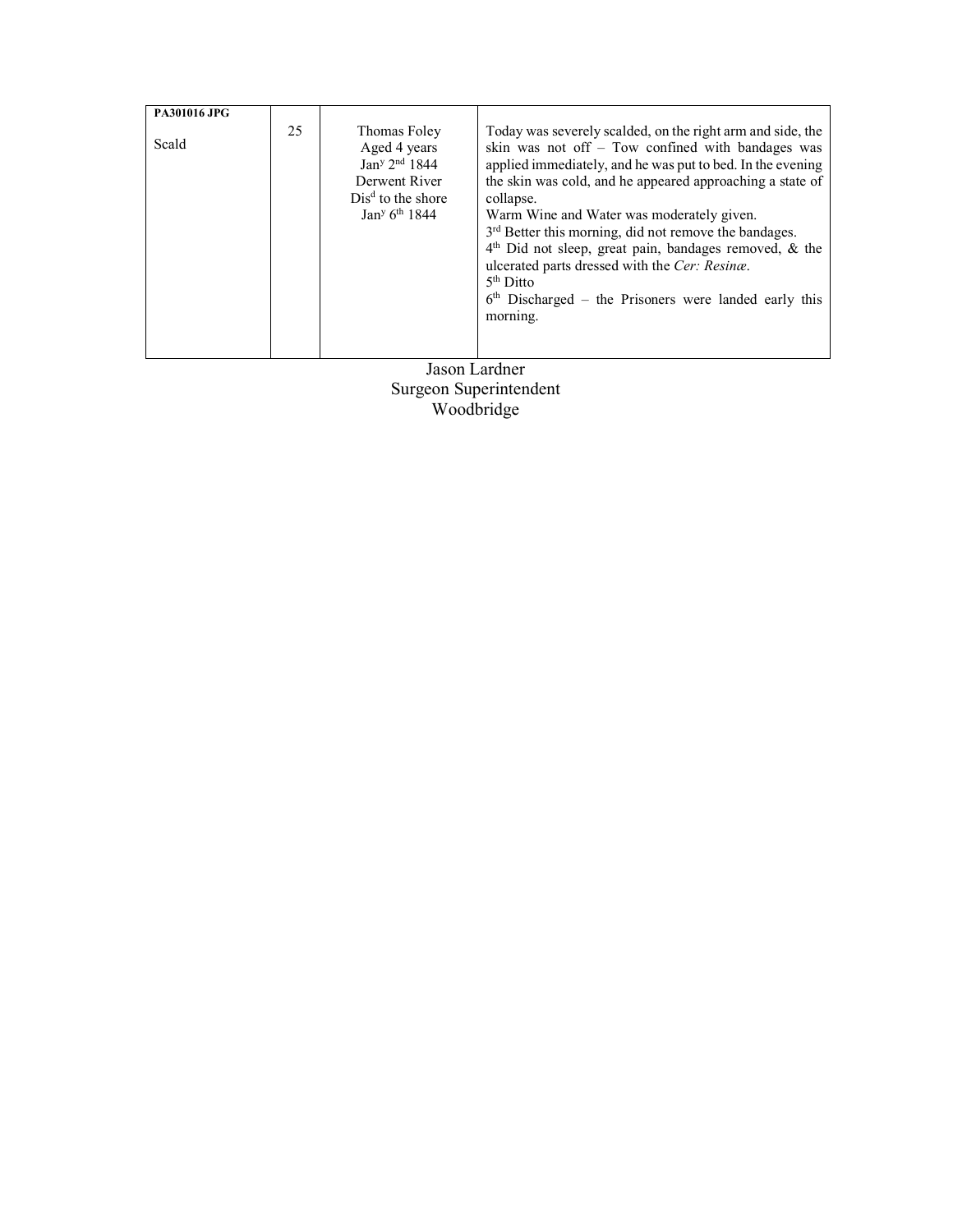### Diseases Nosologically arranged Numbers<br>
Discharged to<br>
Duty<br>
Duty<br>
Hospital<br>
Died on board<br>
Died on board<br>
Invalided<br>
Invalided<br>
Remaining<br>
Remaining<br>
Remaining<br>
Nos. of such Cases<br>
as are detailed in Pyrexiae Ord. I. Febres. Internulleates Quotutiana Tertiana **Continua:** Synochus 39 38 1 8.9.19. 20.24 Typhus Ord. II. Phlegmasiae. Phlogosis 8 8 Pneumonia Rheumatismus 15 14 1 11.13. 23 Cynanche 3 3 3 **Bronchitis** Opthalmia 19 19 19 19 10.17 Ord. III. Exanthemata. Variola Rubeola Erysipelas Vaccina Varicella 13 1 13 1 Ord. IV. Haemorrhagiae **Haemoptysis**  Phthisis incipiens Phthisis cosfirmata Hæmorrhois 2<sup>2</sup> Ord. V. Profluvia. **Catarrhus**  Dysenteria Neuroses. Ord. I. Comata. Apoplexia Ord. II. Adynamiae. Dyspepsia 4 4 6 Ord. III. Spasmi. Asthma 2.14.22 Diarrhoea 28 26 2 **Colica**  Hysteria Palpatio 1 4 2 1 4 2

Ord. Iv. Vesaniae.

 Amentia Mania

# A Nosological Synopsis of the Sick Book kept during the Period of this Journal, in conformity with the 30<sup>th</sup> Article of the Surgeons' Instructions.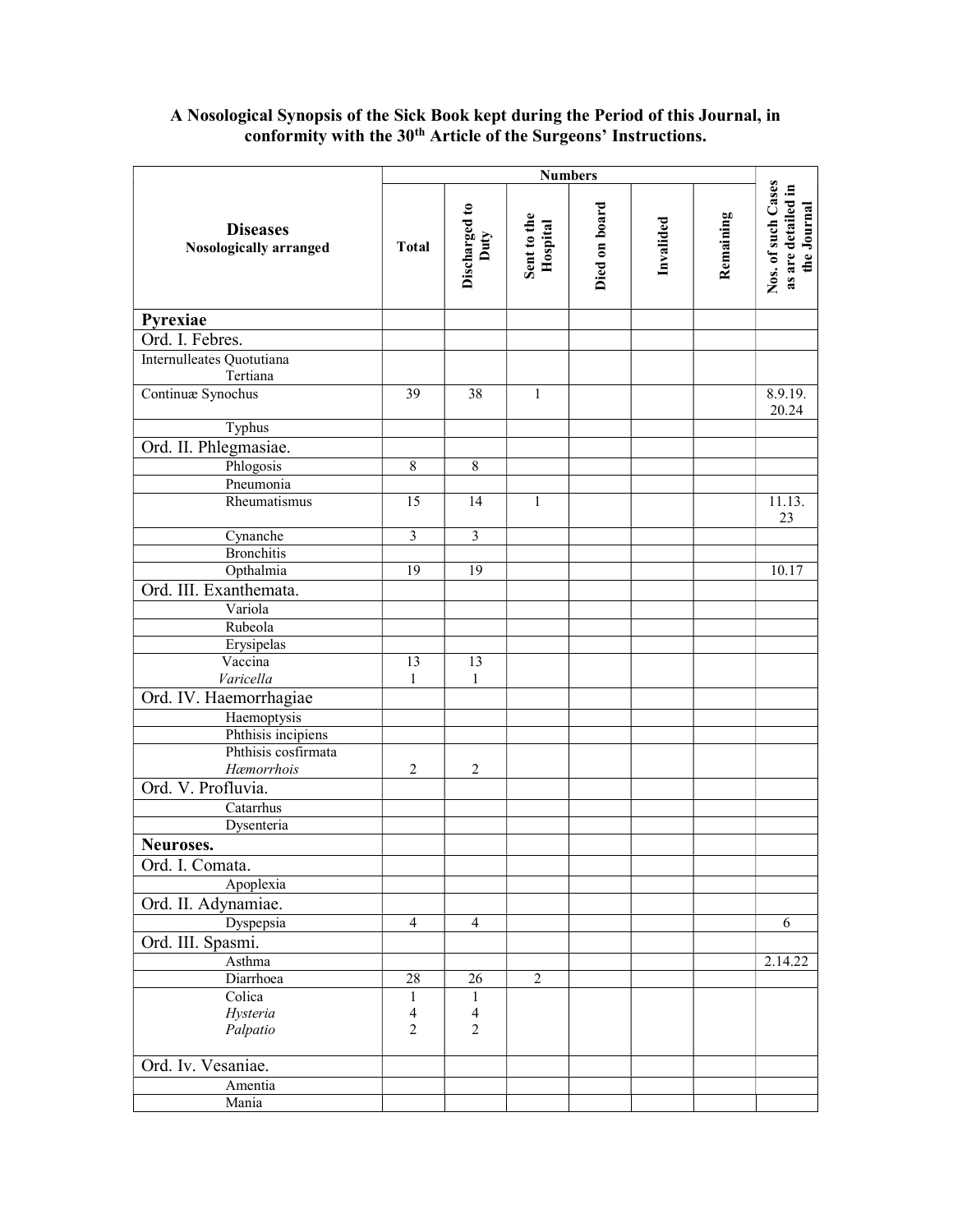| Cachexiae.                                                                                                 |                                                                                                                                                  |                              |                |                |  |              |         |  |
|------------------------------------------------------------------------------------------------------------|--------------------------------------------------------------------------------------------------------------------------------------------------|------------------------------|----------------|----------------|--|--------------|---------|--|
| Ord. I. Marcores.                                                                                          |                                                                                                                                                  |                              |                |                |  |              |         |  |
| Tabes                                                                                                      |                                                                                                                                                  |                              |                |                |  |              |         |  |
| Atrophy                                                                                                    | 3                                                                                                                                                | $\qquad \qquad \blacksquare$ |                | 3              |  |              | 4.15.16 |  |
| Debility                                                                                                   | 7                                                                                                                                                | 7                            |                |                |  |              | 7       |  |
| Ord. II. Intumescentiae.                                                                                   |                                                                                                                                                  |                              |                |                |  |              |         |  |
| Anasarca                                                                                                   |                                                                                                                                                  |                              |                |                |  |              |         |  |
| Ascites                                                                                                    |                                                                                                                                                  |                              |                |                |  |              |         |  |
| Hydrothorax                                                                                                |                                                                                                                                                  |                              |                |                |  |              |         |  |
| Hydrocephlas                                                                                               | $\mathbf{1}$                                                                                                                                     |                              | 1              |                |  |              | 21      |  |
| Ord. III. Impetigines.                                                                                     |                                                                                                                                                  |                              |                |                |  |              |         |  |
| Syphilis                                                                                                   |                                                                                                                                                  |                              |                |                |  |              |         |  |
| Scrophula                                                                                                  |                                                                                                                                                  |                              |                |                |  |              |         |  |
| Icterus                                                                                                    |                                                                                                                                                  |                              |                |                |  |              |         |  |
| Scorbutus                                                                                                  | $\overline{5}$                                                                                                                                   | 5                            |                |                |  |              | 12      |  |
| Locales.                                                                                                   |                                                                                                                                                  |                              |                |                |  |              |         |  |
| Ord. I. Dysaethesiae.                                                                                      |                                                                                                                                                  |                              |                |                |  |              |         |  |
| Amaurosis                                                                                                  |                                                                                                                                                  |                              |                |                |  |              |         |  |
| Ord. II. Dysorexiae.                                                                                       |                                                                                                                                                  |                              |                |                |  |              |         |  |
| Ord. III. Dyscinesiae.                                                                                     |                                                                                                                                                  |                              |                |                |  |              |         |  |
| Parturition                                                                                                | 4                                                                                                                                                | 4                            |                |                |  |              |         |  |
| Ord. IV. Apocenoses.                                                                                       |                                                                                                                                                  |                              |                |                |  |              |         |  |
| Gonorrhoea                                                                                                 | $\overline{2}$                                                                                                                                   | $\overline{c}$               |                |                |  |              |         |  |
| Ord. V. Epischeses                                                                                         |                                                                                                                                                  |                              |                |                |  |              |         |  |
| Ischuria                                                                                                   |                                                                                                                                                  |                              |                |                |  |              |         |  |
| Obstipatio                                                                                                 | 11                                                                                                                                               | 11                           |                |                |  |              | 18      |  |
| Dysuria                                                                                                    |                                                                                                                                                  |                              |                |                |  |              |         |  |
| Ord. VI. Tumores.                                                                                          |                                                                                                                                                  |                              |                |                |  |              |         |  |
| Aneurisma                                                                                                  |                                                                                                                                                  |                              |                |                |  |              |         |  |
| Contusio                                                                                                   | $\mathfrak{Z}$                                                                                                                                   | $\mathfrak{Z}$               |                |                |  |              |         |  |
| Ord. VII. Ectopiae.                                                                                        |                                                                                                                                                  |                              |                |                |  |              |         |  |
| Hernia                                                                                                     | $\mathbf{1}$                                                                                                                                     | $\mathbf{1}$                 |                |                |  |              | 5       |  |
| Prolapsus                                                                                                  |                                                                                                                                                  |                              |                |                |  |              |         |  |
| Luxatio                                                                                                    |                                                                                                                                                  |                              |                |                |  |              |         |  |
| Ord. VIII. Dialyses.                                                                                       |                                                                                                                                                  |                              |                |                |  |              |         |  |
| Scald                                                                                                      | 5                                                                                                                                                | $\overline{4}$               |                |                |  | $\mathbf{1}$ | 25      |  |
| Vulnus                                                                                                     | $\sqrt{2}$                                                                                                                                       | $\overline{2}$               |                |                |  |              |         |  |
| Ulcus                                                                                                      | $\overline{6}$                                                                                                                                   | $\overline{5}$               |                |                |  | 1            | 1.3     |  |
| Psora                                                                                                      | 5                                                                                                                                                | 5                            |                |                |  |              |         |  |
| <b>GENERAL TOTAL</b>                                                                                       | 194                                                                                                                                              | 184                          | $\overline{4}$ | $\overline{4}$ |  | $\mathbf{2}$ | 25      |  |
| NOTE.—Medical Officers are desired particularly to Notice that the Numbers in each Disease and the general |                                                                                                                                                  |                              |                |                |  |              |         |  |
|                                                                                                            |                                                                                                                                                  |                              |                |                |  |              |         |  |
|                                                                                                            | Total must not only correspond with the Sick Book, but also with the particulars contained in the several<br>Nosological Returns for the period. |                              |                |                |  |              |         |  |